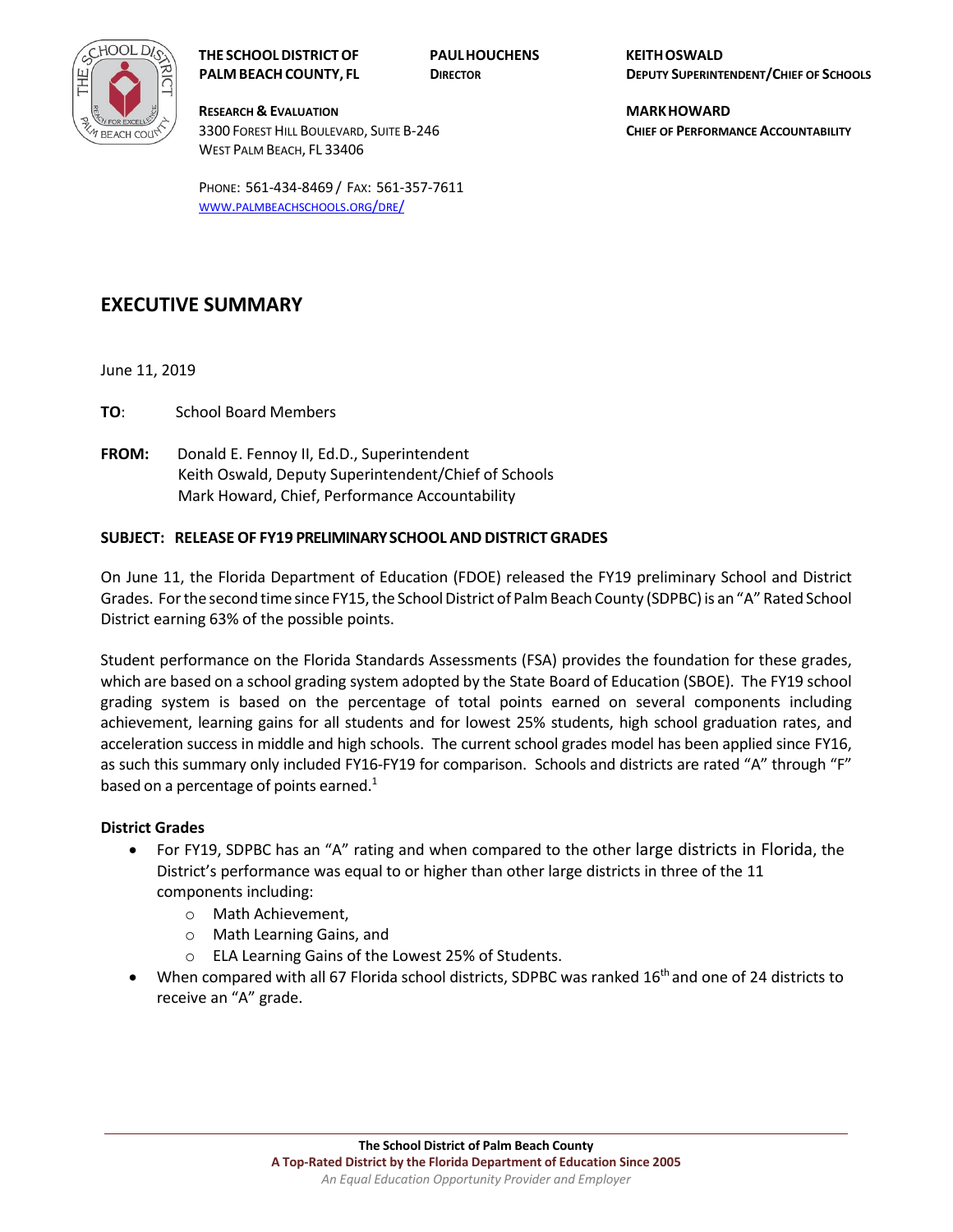A review of the FY19 preliminary School and District grades reveals the following:

### **School Grades**

- For FY19, the results for SDPBC Traditional<sup>2</sup> schools showed that,
	- $\circ$  70% of elementary schools were rated "A" or "B"; an increase of nearly 5 percentage points from the prior year,
	- $\circ$  59% of middle schools were rated "A" or "B", a decrease of 8 percentage points from the prior year,
	- o 68% of high schools were rated "A" or "B", the same as last year.
	- $\circ$  The District had the highest percentage of "A" rated elementary and middle schools compared to the large urban districts<sup>3</sup> and the State.
	- $\circ$  The District had among the highest percentage of "A" rated high schools, along with Broward, compared to the large urban districts<sup>3</sup> and the State.

Tables 1a-1e contain the numbers and percentages of School Grades for Florida and District operated elementary, middle, high, combination, and charter schools. Tables 2a–2e contain the percentages of letter grades for district operated elementary, middle, high, combination, and charter schools in the seven largest districts in Florida. Table 3 contains district grades for the seven largest districts in Florida. Table 4 contains school grade components for each school.

For more information about FDOE Accountability Rules, please refer to: http://schoolgrades.fldoe.org/. For more information about the District's performance on State Assessments or prior year school grades, please refer to: https://www.palmbeachschools.org/dre/results/.

If you have questions about school grades, please contact Mark Howard, Chief of Performance Accountability, 561‐434‐8781. If you have questions about instruction as it relates to school grades, please contact Keith Oswald, Deputy Superintendent/Chief of Schools, at 561‐649‐6805. If you have questions about individual school efforts as they relate to school grades, please contact the appropriate regional superintendent or school principal.

### DEF/KO/MH/PH/RP/RW/SD

### Attachments

c: Academic and Operating Chiefs Regional/Instructional Superintendents Assistant Superintendents Academic Directors Principals

<sup>1</sup> Grading Scale: A = 62% of points or greater, B = 54% to 61% of points, C = 41% to 53% of points, D = 32% to 40% of points, F = 31% of points or less.

<sup>&</sup>lt;sup>2</sup> Traditional schools do not include Charter, Alternative, or ESE school types.

<sup>3</sup> Florida school districts exceeding100,000 students.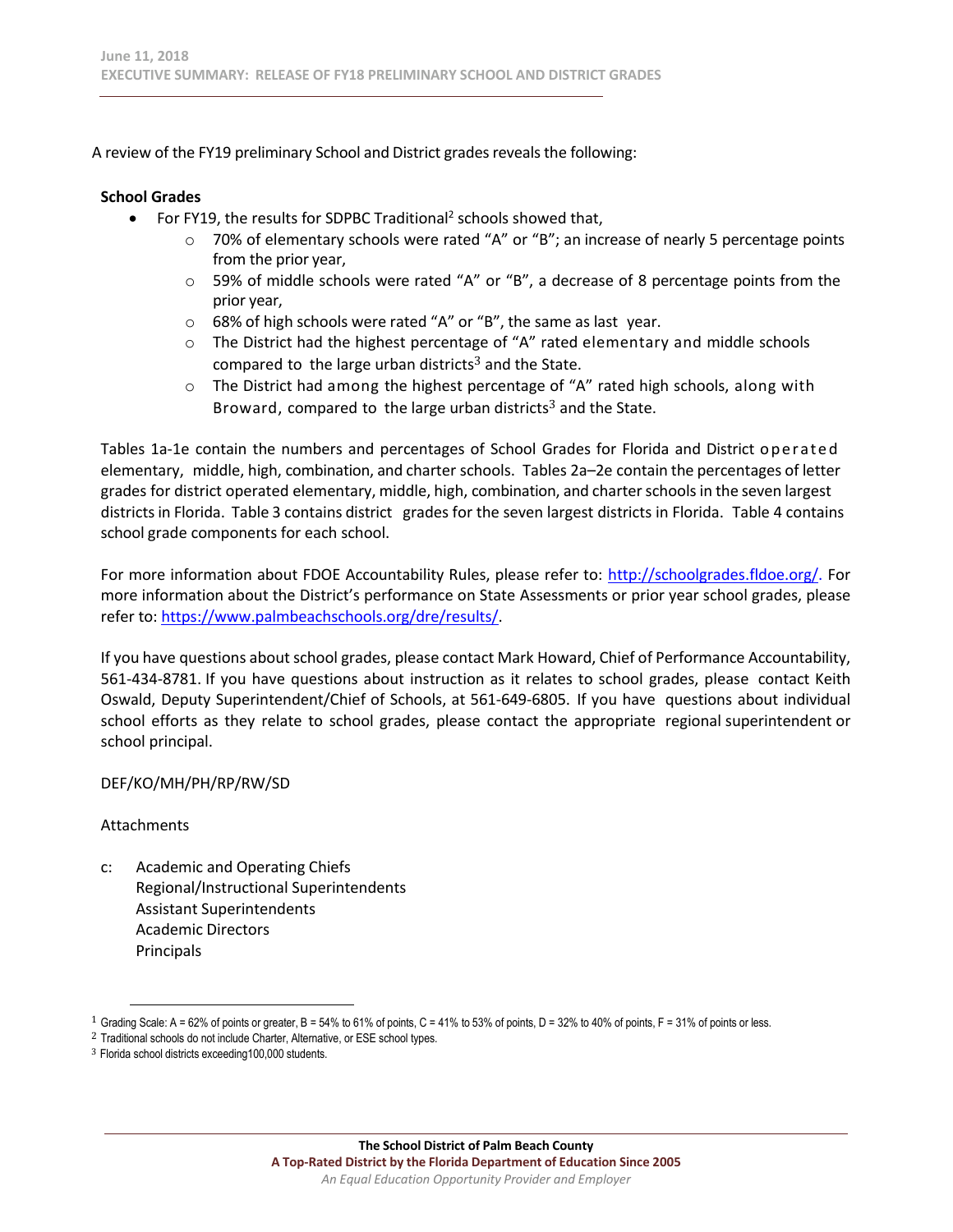| Year        |              | A     |       |       | B     |       |       | D     |       |       |      | Total |
|-------------|--------------|-------|-------|-------|-------|-------|-------|-------|-------|-------|------|-------|
|             |              | Count | %     | Count | %     | Count | %     | Count | %     | Count | %    |       |
| <b>FY19</b> | <b>SDPBC</b> | 48    | 45.7% | 25    | 23.8% | 30    | 28.6% | 2     | 1.9%  | 0     | 0.0% | 105   |
|             | Florida      | 515   | 31.3% | 444   | 27.0% | 579   | 35.2% | 99    | 6.0%  | 8     | 0.5% | 1645  |
| <b>FY18</b> | <b>SDPBC</b> | 43    | 41.0% | 25    | 23.8% | 34    | 32.4% | 2     | 1.9%  | 1     | 1.0% | 105   |
|             | Florida      | 435   | 26.5% | 397   | 24.2% | 650   | 39.6% | 140   | 8.5%  | 21    | 1.3% | 1643  |
| <b>FY17</b> | <b>SDPBC</b> | 37    | 34.9% | 27    | 25.5% | 37    | 34.9% | 5     | 4.7%  | 0     | 0.0% | 106   |
|             | Florida      | 477   | 28.8% | 453   | 27.4% | 588   | 35.6% | 123   | 7.4%  | 15    | 0.9% | 1654  |
| <b>FY16</b> | <b>SDPBC</b> | 35    | 33.0% | 24    | 22.6% | 39    | 36.8% | 6     | 5.7%  | 2     | 1.9% | 106   |
|             | Florida      | 325   | 19.7% | 390   | 23.6% | 659   | 39.9% | 228   | 13.8% | 49    | 3.0% | 1651  |

 **Table 1a. School Grades for District‐Operated Elementary Schools in the SDPBC and Florida**

**Table 1b. School Grades for District‐Operated Middle Schools in the SDPBC and Florida**

| Year        |              | A     |       | B     |       |       |       | D     |       |       |      | <b>Total</b> |
|-------------|--------------|-------|-------|-------|-------|-------|-------|-------|-------|-------|------|--------------|
|             |              | Count | %     | Count | %     | Count | %     | Count | %     | Count | %    |              |
| <b>FY19</b> | <b>SDPBC</b> | 16    | 50.0% | 3     | 9.4%  | 12    | 37.5% |       | 3.1%  | 0     | 0.0% | 32           |
|             | Florida      | 148   | 30.3% | 137   | 28.1% | 183   | 37.5% | 20    | 4.1%  | 0     | 0.0% | 488          |
| <b>FY18</b> | <b>SDPBC</b> | 16    | 48.5% | 6     | 18.2% | 10    | 30.3% |       | 3.0%  | 0     | 0.0% | 33           |
|             | Florida      | 139   | 29.3% | 139   | 29.3% | 179   | 37.7% | 18    | 3.8%  | 0     | 0.0% | 475          |
| <b>FY17</b> | <b>SDPBC</b> | 16    | 48.5% | 3     | 9.1%  | 12    | 36.4% | 2     | 6.1%  | 0     | 0.0% | 33           |
|             | Florida      | 125   | 25.6% | 128   | 26.2% | 201   | 41.1% | 33    | 6.7%  | 2     | 0.4% | 489          |
| <b>FY16</b> | <b>SDPBC</b> | 14    | 42.4% | 5     | 15.2% | 13    | 39.4% |       | 3.0%  | 0     | 0.0% | 33           |
|             | Florida      | 110   | 22.5% | 127   | 26.0% | 192   | 39.3% | 53    | 10.8% | 7     | 1.4% | 489          |

| Table 1c. School Grades for District-Operated High Schools in the SDPBC and Florida |  |
|-------------------------------------------------------------------------------------|--|
|-------------------------------------------------------------------------------------|--|

|             |              | A     |       | В     |       | C     |       | D              |      | F     |         |       |
|-------------|--------------|-------|-------|-------|-------|-------|-------|----------------|------|-------|---------|-------|
| Year        |              | Count | %     | Count | %     | Count | %     | Count          | %    | Count | %       | Total |
| <b>FY19</b> | <b>SDPBC</b> | 10    | 45.5% | 5     | 22.7% | 7     | 31.8% | 0              | 0.0% | 0     | $0.0\%$ | 22    |
|             | Florida      | 126   | 31.3% | 138   | 34.3% | 132   | 32.8% | 6              | 1.5% | 0     | $0.0\%$ | 402   |
|             | <b>SDPBC</b> | 10    | 45.5% | 5     | 22.7% | 7     | 31.8% | 0              | 0.0% | 0     | 0.0%    | 22    |
| <b>FY18</b> | Florida      | 110   | 28.3% | 137   | 35.2% | 140   | 36.0% | $\overline{2}$ | 0.5% | 0     | $0.0\%$ | 389   |
| <b>FY17</b> | <b>SDPBC</b> | 9     | 40.9% | 5     | 22.7% | 6     | 27.3% | 2              | 9.1% | 0     | 0.0%    | 22    |
|             | Florida      | 82    | 20.2% | 129   | 31.9% | 176   | 43.5% | 18             | 4.4% | 0     | 0.0%    | 405   |
| <b>FY16</b> | <b>SDPBC</b> | 8     | 36.4% | 6     | 27.3% | 6     | 27.3% | 2              | 9.1% | 0     | 0.0%    | 22    |
|             | Florida      | 73    | 18.2% | 92    | 22.9% | 209   | 52.0% | 27             | 6.7% | 1     | 0.2%    | 402   |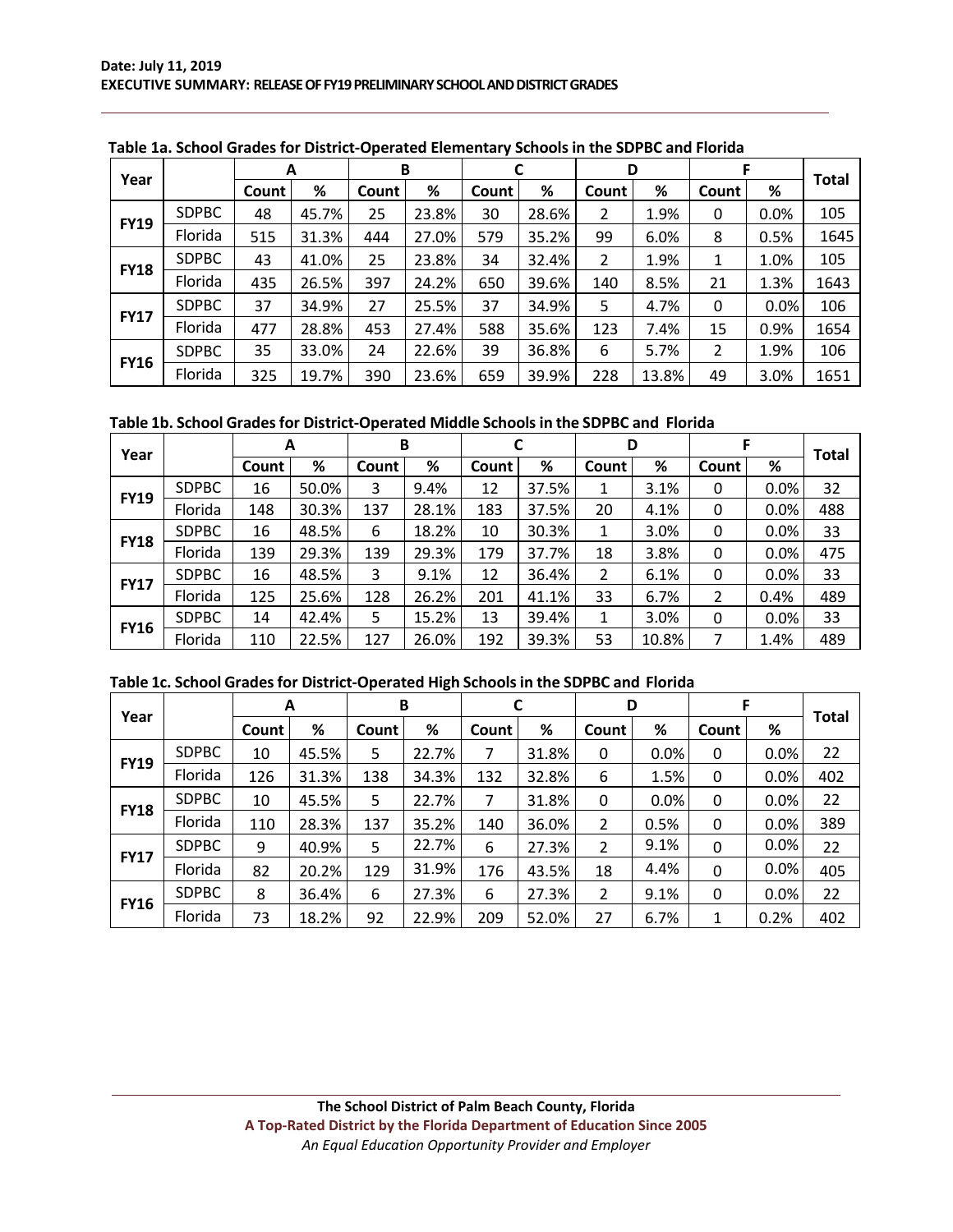| Year        |              |       | A     | В            |       |                |       | D        |      |       |      | <b>Total</b> |
|-------------|--------------|-------|-------|--------------|-------|----------------|-------|----------|------|-------|------|--------------|
|             |              | Count | %     | <b>Count</b> | %     | Count          | %     | Count    | %    | Count | %    |              |
| <b>FY19</b> | <b>SDPBC</b> | 2     | 40.0% | 0            | 0.0%  | 3              | 60.0% | 0        | 0.0% | 0     | 0.0% | 5            |
|             | Florida      | 105   | 47.7% | 59           | 26.8  | 50             | 22.7% | 5        | 2.3% | 1     | 0.5% | 220          |
| <b>FY18</b> | <b>SDPBC</b> | 2     | 50.0% | 0            | 0.0%  | 2              | 50.0% | 0        | 0%   | 0     | 0.0% | 4            |
|             | Florida      | 91    | 42.5% | 63           | 29.4% | 50             | 23.4% | 6        | 2.8% | 4     | 1.9% | 214          |
| <b>FY17</b> | <b>SDPBC</b> | 2     | 50.0% | 0            | 0%    | 2              | 50.0% | 0        | 0%   | 0     | 0.0% | 4            |
|             | Florida      | 82    | 37.6% | 50           | 22.9% | 70             | 32.1% | 13       | 6.0% | 3     | 1.4% | 218          |
| <b>FY16</b> | <b>SDPBC</b> | 1     | 25.0% | 1            | 25.0% | $\overline{2}$ | 50.0% | $\Omega$ | 0%   | 0     | 0.0% | 4            |
|             | Florida      | 69    | 32.4% | 47           | 22.1% | 83             | 39.0% | 13       | 6.1% | 1     | 0.5% | 213          |

 **Table 1e. School Grades for Charter Schools in the SDPBC and Florida**

|             |              | A     |       |       | B     |       |       | D     |       | c     |      |              |
|-------------|--------------|-------|-------|-------|-------|-------|-------|-------|-------|-------|------|--------------|
| Year        |              | Count | %     | Count | %     | Count | %     | Count | %     | Count | %    | <b>Total</b> |
|             | <b>SDPBC</b> | 13    | 39.4% | 12    | 36.4% | 7     | 21.2% | 1     | 3.0%  | 0     | 0.0% | 33           |
| <b>FY19</b> | Florida      | 278   | 51.4% | 123   | 22.7% | 110   | 20.3% | 27    | 5.0%  | 3     | 0.6% | 541          |
|             | <b>SDPBC</b> | 12    | 37.5% | 8     | 25.0% | 11    | 34.4% | 1     | 3.1%  | 0     | 0.0% | 32           |
| <b>FY18</b> | Florida      | 253   | 48.2% | 108   | 20.6% | 133   | 25.3% | 24    | 4.6%  | 7     | 1.3% | 525          |
|             | <b>SDPBC</b> | 8     | 22.2% | 13    | 36.1% | 12    | 33.3% | 0     | 0%    | 3     | 8.3% | 36           |
| <b>FY17</b> | Florida      | 221   | 41.9% | 119   | 22.6% | 134   | 25.4% | 37    | 7.0%  | 16    | 3.0% | 527          |
|             | <b>SDPBC</b> | 5     | 15.2% | 12    | 36.4% | 9     | 27.3% | 4     | 12.1% | 3     | 9.1% | 33           |
| <b>FY16</b> | Florida      | 183   | 36.9% | 106   | 21.4% | 136   | 27.4% | 51    | 10.3% | 20    | 4.0% | 496          |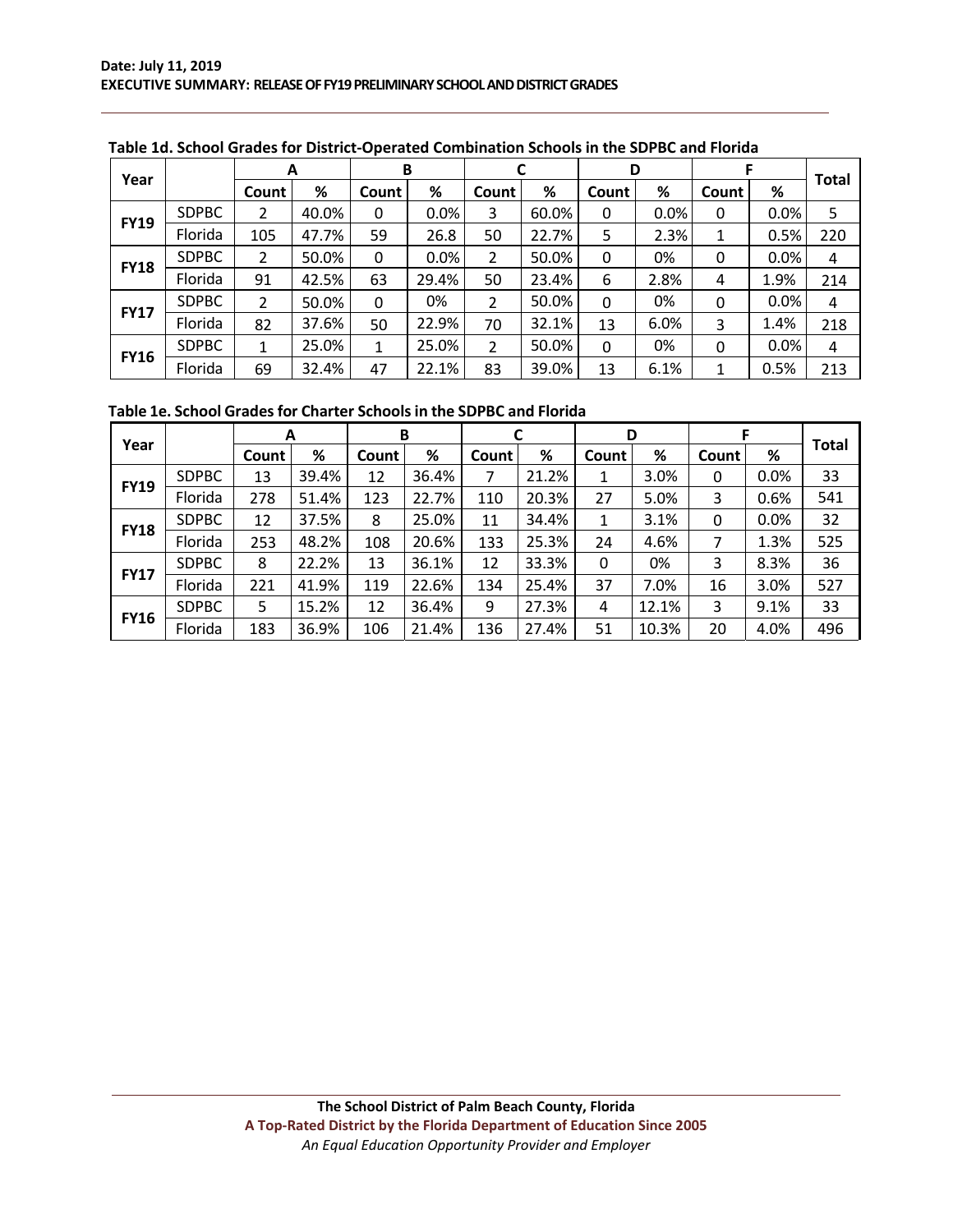|                        |    |    | <b>FY19</b> |    |   |    |    | <b>FY18</b> |    |   |    |    | <b>FY17</b> |    |   |    |    | <b>FY16</b> |    |   |
|------------------------|----|----|-------------|----|---|----|----|-------------|----|---|----|----|-------------|----|---|----|----|-------------|----|---|
| <b>State/Districts</b> | А  | В  | C           | D  | F | A  | B  |             | D  |   | A  | B  |             | D  |   | A  | B  |             | D  |   |
| State                  | 31 | 27 | 35          | 6  |   | 26 | 24 | 40          | 9  |   | 29 | 27 | 36          | ⇁  |   | 20 | 24 | 40          | 14 |   |
| <b>Broward</b>         | 33 | 27 | 35          | 5  | 0 | 24 | 28 | 42          | 6  |   | 26 | 26 | 42          | 4  |   | 16 | 21 | 39          | 19 | 4 |
| Dade                   | 42 | 36 | 22          |    | 0 | 47 | 32 | 20          |    | 0 | 38 | 32 | 25          | 4  | 0 | 22 | 30 | 33          | 12 |   |
| Duval                  | 28 | 26 | 33          | 11 | ำ | 19 | 29 | 35          | 15 | C | 32 | 23 | 35          | 9  |   | 20 | 26 | 32          | 22 | 0 |
| Hillsborough           | 20 | 22 | 41          | 14 | 3 | 20 | 16 | 44          | 16 | 3 | 21 | 15 | 44          | 18 | C | 15 | 18 | 42          | 20 |   |
| Orange                 | 32 | 23 | 38          | 6  | 0 | 30 | 22 | 39          | 6  | ∍ | 36 | 25 | 33          | 6  | 0 | 20 | 19 | 41          | 17 |   |
| Palm Beach             | 46 | 24 | 29          | C. | 0 | 41 | 24 | 32          | າ  |   | 35 | 25 | 35          | 5  | 0 | 33 | 23 | 37          | 6  |   |
| Pinellas               | 26 | 30 | 38          |    |   | 20 | 16 | 51          | 8  |   | 23 | 28 | 41          | ⇁  |   | 20 | 19 | 51          |    | 3 |

#### **Table 2a. Percent of District‐Operated Elementary School Grades in the Seven Largest Districts and State**

Based on the State results, this table includes all elementary schools (excluding charter schools) in the District and other six largest districts that received grades (excluding schools with an incomplete 'I' grade). The totals may not add up to 100 due to rounding.

|                        |    |    | <b>FY19</b> |    |          |    |    | <b>FY18</b> |    |   |    |    | <b>FY17</b> |    |   |    |    | <b>FY16</b> |    |   |
|------------------------|----|----|-------------|----|----------|----|----|-------------|----|---|----|----|-------------|----|---|----|----|-------------|----|---|
| <b>State/Districts</b> | A  | В  | C           | D  | F        | А  | В  |             | D  |   | A  | в  |             | D  |   | А  | B  |             | D  |   |
| State                  | 30 | 28 | 38          | 4  | 0        | 29 | 29 | 38          | 4  | 0 | 26 | 26 | 41          | ⇁  |   | 22 | 26 | 39          | 11 |   |
| <b>Broward</b>         | 26 | 31 | 43          |    | 0        | 29 | 29 | 43          | 0  | 0 | 25 | 31 | 44          | 0  | 0 | 22 | 33 | 42          | 3  | 0 |
| Dade                   | 23 | 33 | 44          |    | $\Omega$ | 28 | 26 | 40          | 6  | 0 | 21 | 19 | 52          | 8  |   | 17 | 25 | 46          | 6  | 6 |
| Duval                  | 29 | 13 | 33          | 25 | 0        | 22 | 26 | 39          | 13 | 0 | 21 | 8  | 58          | 13 | 0 | 21 | 8  | 38          | 33 | 0 |
| Hillsborough           | 36 | 17 | 40          |    | $\Omega$ | 38 | 15 | 40          | 8  | 0 | 30 | 19 | 37          | 14 | 0 | 28 | 16 | 42          | 14 | 0 |
| Orange                 | 30 | 22 | 46          |    | 0        | 28 | 19 | 47          | 6  | 0 | 26 | 29 | 43          | 3  |   | 23 | 26 | 43          | 6  | ∍ |
| Palm Beach             | 50 | 9  | 38          |    | $\Omega$ | 48 | 18 | 30          | 3  | 0 | 48 | 9  | 36          | 6  |   | 42 | 15 | 39          | 3  | 0 |
| Pinellas               | 26 | 26 | 42          |    | 0        | 29 | 12 | 47          | 12 | 0 | 21 | 11 | 58          | 5  |   | 21 | 16 | 47          | 16 | 0 |

# **Table 2b. Percent of District-Operated Middle School Grades in the Seven Largest Districts and State**

Based on the State results, this table includes all middle schools (excluding charter schools) in the District and other six largest districts that received grades (excluding schools with an incomplete 'I' grade). The totals may not add up to 100 due to rounding.

> **The School District of Palm Beach County, Florida A Top‐Rated District by the Florida Department of Education Since 2005**  *An Equal Education Opportunity Provider and Employer*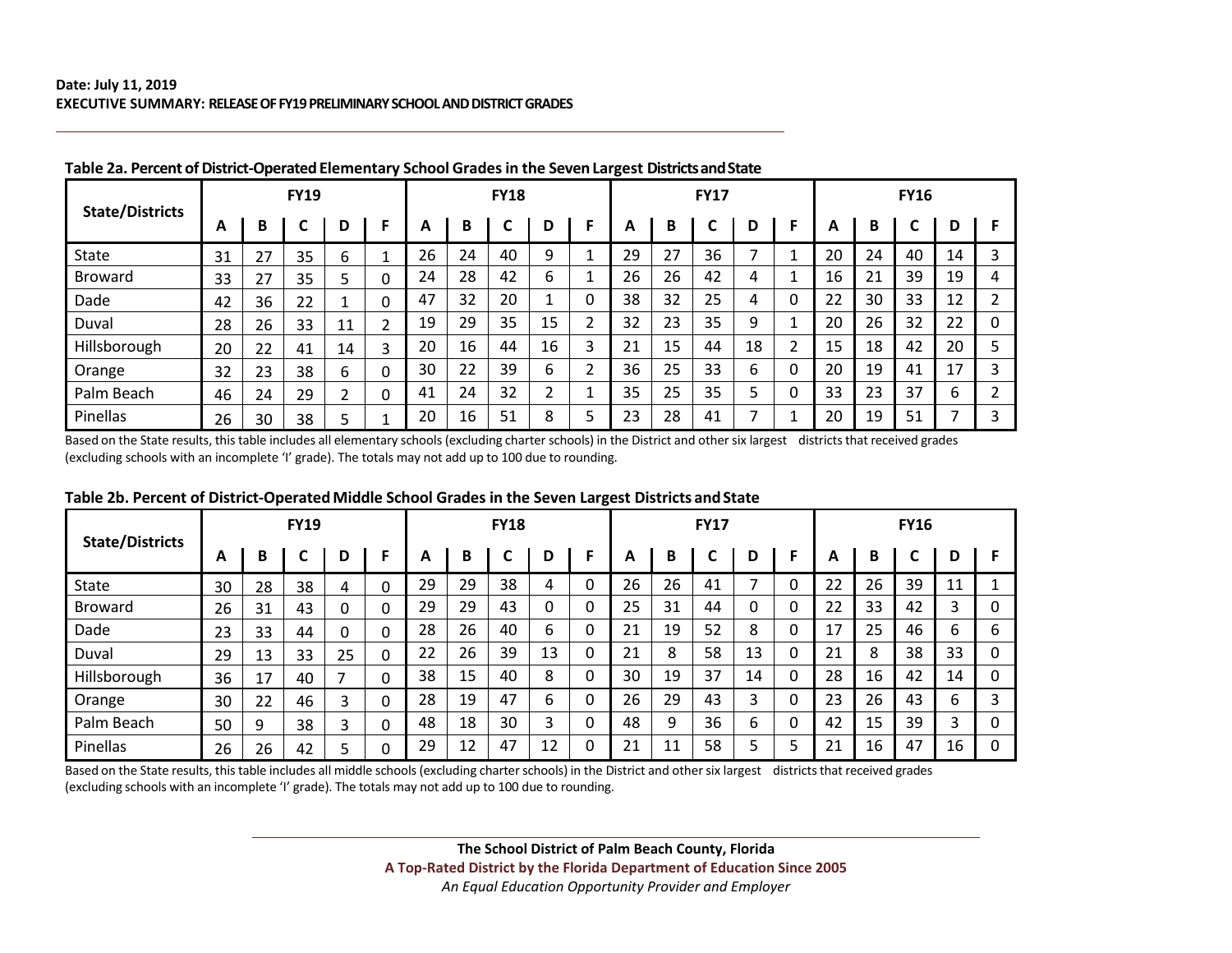|                        |    |    | <b>FY19</b> |          |             |    |                          | <b>FY18</b> |                          |          |    |    | <b>FY17</b> |    |          |    |    | <b>FY16</b> |    |   |
|------------------------|----|----|-------------|----------|-------------|----|--------------------------|-------------|--------------------------|----------|----|----|-------------|----|----------|----|----|-------------|----|---|
| <b>State/Districts</b> | A  | В  |             | D        | F           | A  | B                        |             | D                        | F        | А  | B  |             | D  | F        | A  | В  |             | D  |   |
| <b>State</b>           | 31 | 34 | 33          | ำ        | 0           | 28 | 35                       | 36          | $\overline{\phantom{a}}$ | 0        | 20 | 32 | 43          | 4  | ∩        | 18 | 23 | 52          |    | υ |
| Broward                | 45 | 10 | 45          | 0        | $\mathbf 0$ | 43 | $\overline{\phantom{a}}$ | 50          | 0                        | 0        | 41 | 9  | 50          | 0  | 0        | 28 | 19 | 50          |    |   |
| Dade                   | 39 | 35 | 26          | $\Omega$ | 0           | 31 | 29                       | 39          | $\mathbf{0}$             | 0        | 28 | 26 | 44          | C  | 0        | 25 | 15 | 55          | 6  |   |
| Duval                  | 37 | 26 | 37          | $\Omega$ | $\Omega$    | 33 | 22                       | 44          | 0                        | 0        | 26 | 42 | 32          | 0  | 0        | 16 | 11 | 63          | 11 | 0 |
| Hillsborough           | 22 | 30 | 48          | 0        | $\mathbf 0$ | 22 | 33                       | 44          | 0                        | ∩        | 15 | 26 | 56          | 4  | 0        | 15 | 19 | 59          | ⇁  |   |
| Orange                 | 30 | 50 | 20          | 0        | $\Omega$    | 16 | 47                       | 32          | 5                        | 0        | 0  | 37 | 47          | 16 | 0        | 21 | 32 | 47          |    |   |
| Palm Beach             | 45 | 23 | 32          | $\Omega$ | $\mathbf 0$ | 45 | 23                       | 32          | 0                        | $\Omega$ | 41 | 23 | 27          | 9  | $\Omega$ | 36 | 27 | 27          | 9  |   |
| Pinellas               | 18 | 35 | 47          | 0        | 0           | 20 | 47                       | 33          | 0                        | ∩        | 13 | 25 | 63          | 0  | 0        | 13 | 19 | 63          | 6  | 0 |

**Table 2c. Percent of District‐Operated High School Grades in the Seven Largest Districts and State**

Based on the State results, this table includes all high schools (excluding charter schools) in the District and other six largest districts that received grades (excluding schools with an incomplete 'I' grade). The totals may not add up to 100 due to rounding.

|                        |     |    | <b>FY19</b> |    |    |    |    | <b>FY18</b> |    |    |    |    | <b>FY17</b> |    |    |     |    | <b>FY16</b> |    |   |
|------------------------|-----|----|-------------|----|----|----|----|-------------|----|----|----|----|-------------|----|----|-----|----|-------------|----|---|
| <b>State/Districts</b> | А   | B  | ╭           | D  | F  | А  | B  | ◠           | D  |    | A  | B  |             | D  |    | A   | B  | ◠           | D  |   |
| State                  | 48  | 27 | 23          |    | 0  | 43 | 29 | 23          | 3  | ຳ  | 38 | 23 | 32          | 6  |    | 32  | 22 | 39          | 6  | 0 |
| Broward                | 20  | 30 | 40          | 10 | 0  | 22 | 22 | 56          | 0  | 0  | 22 | 0  | 78          | 0  | 0  | 22  | 0  | 56          | 22 | 0 |
| Dade                   | 55  | 22 | 22          |    | 0  | 52 | 29 | 20          | 0  | 0  | 44 | 19 | 33          | 4  | 0  | 37  | 21 | 35          |    |   |
| Duval                  | 25  | 50 | $\Omega$    | 25 | 0  | 17 | 33 | 33          | 17 | 0  | 17 | 17 | 50          | 17 | 0  | 14  | 14 | 71          |    | 0 |
| Hillsborough           | 50  | 13 | 13          | 12 | 12 | 50 | 33 | 0           | ი  | 17 | 80 | 20 |             | 0  | 0  | 60  | 40 | 0           | 0  |   |
| Orange                 | 75  | 13 | 13          |    | 0  | 60 | 20 | 0           | 20 | 0  | 80 | 20 |             | 0  | 0  | 100 | 0  | 0           |    | 0 |
| Palm Beach             | 40  | 0  | 60          | 0  | 0  | 50 | 0  | 50          | 0  | 0  | 50 | 0  | 50          | 0  | 0  | 25  | 25 | 50          |    |   |
| Pinellas               | 100 | 0  | 0           |    | 0  | 75 |    | 0           | 0  | 25 | 50 | 0  | 25          | 0  | 25 | 67  | 0  | 33          |    |   |

# **Table 2d. Percent of District-Operated Combination School Grades in the Seven Largest Districts and State**

Based on the State results, this table includes all combination schools (excluding charter schools) in the District and other six largest districts that received grades (excluding schools with an incomplete 'I' grade). The totals may not add up to 100 due to rounding.

> **The School District of Palm Beach County, Florida A Top‐Rated District by the Florida Department of Education Since 2005**  *An Equal Education Opportunity Provider and Employer*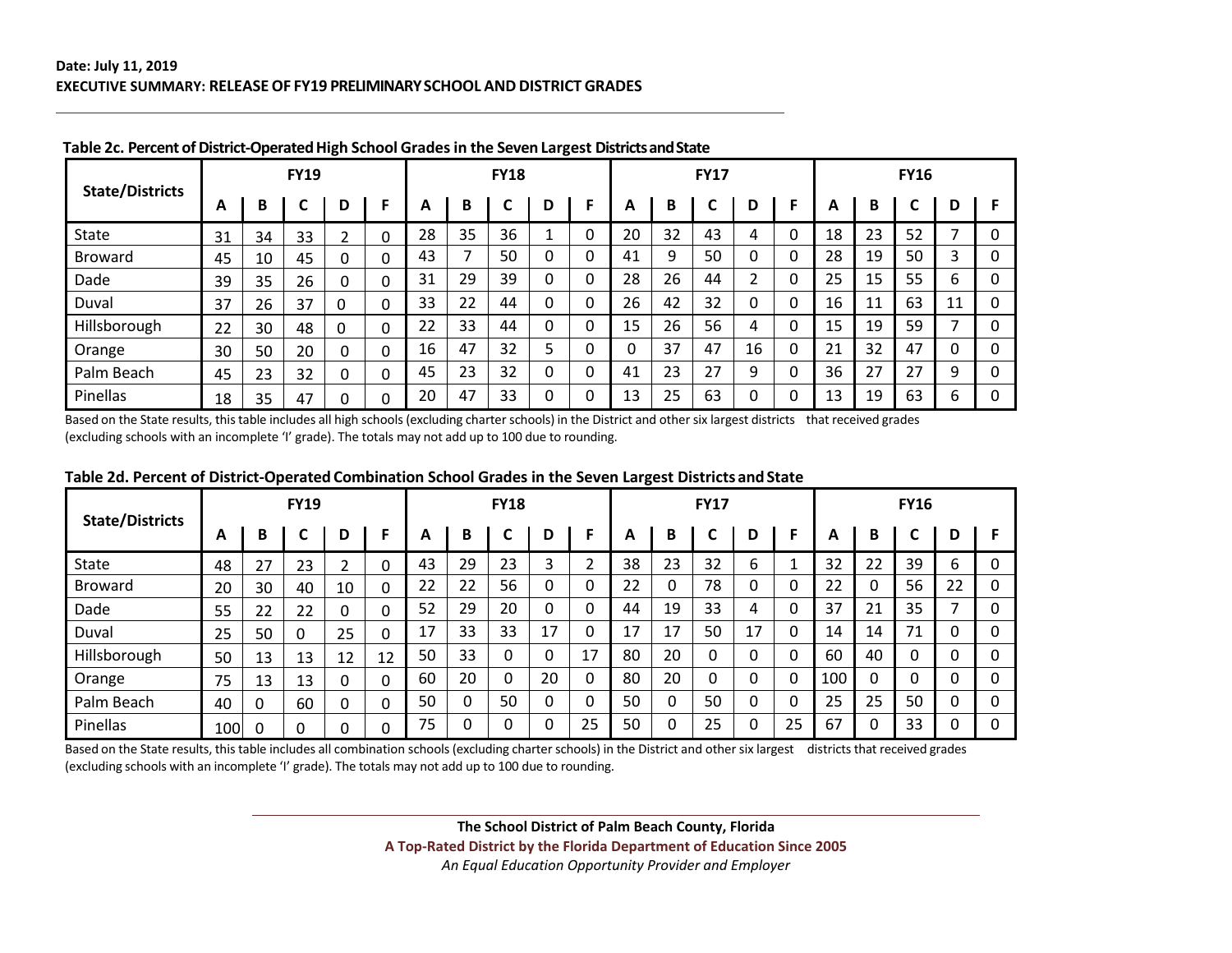|                        |    |    | <b>FY19</b> |    |   |    |    | <b>FY18</b> |    |          |    |    | <b>FY17</b> |    |                |    |    | <b>FY16</b> |    |    |
|------------------------|----|----|-------------|----|---|----|----|-------------|----|----------|----|----|-------------|----|----------------|----|----|-------------|----|----|
| <b>State/Districts</b> | A  | B  | C           | D  | F | А  | B  |             | D  | F        | А  | B  |             | D  | F              | A  | B  | ◠           | D  | F  |
| <b>State</b>           | 51 | 23 | 20          | 5  |   | 48 | 21 | 25          | ⊃  |          | 42 | 23 | 25          | ⇁  | 3              | 37 | 21 | 27          | 10 | 4  |
| Broward                | 47 | 18 | 27          | ⇁  |   | 39 | 23 | 25          | 13 | 0        | 36 | 16 | 38          | 6  | 4              | 34 | 20 | 30          | 11 |    |
| Dade                   | 62 | 21 | 13          | 4  | 0 | 59 | 21 | 16          | 3  |          | 50 | 29 | 13          | ⇁  | $\overline{2}$ | 46 | 17 | 25          | 11 |    |
| Duval                  | 43 | 21 | 25          | 11 | 0 | 41 | 15 | 37          | 4  | 4        | 19 | 31 | 35          | 15 | $\mathbf 0$    | 13 | 21 | 42          | 21 | 4  |
| Hillsborough           | 35 | 30 | 26          |    | h | 30 | 20 | 43          | 3  | 5        | 38 | 18 | 35          | 6  | 3              | 27 | 15 | 33          | 18 | 6  |
| Orange                 | 50 | 17 | 25          | 8  | 0 | 38 | 24 | 24          | 14 | $\Omega$ | 30 | 15 | 30          | 11 | 15             | 27 | 27 | 27          | 5  | 14 |
| Palm Beach             | 39 | 36 | 21          | 3  | 0 | 38 | 25 | 34          | 3  | 0        | 22 | 36 | 33          | 0  | 8              | 15 | 36 | 27          | 12 | 9  |
| Pinellas               | 74 | 13 | 13          | 0  | 0 | 67 | 20 |             | ⇁  | 0        | 53 | 20 | 27          | 0  | 0              | 79 | 21 |             |    | 0  |

#### **Table 2e. Percent of Charter School Letter Grades in the Seven Largest Florida Districts and State**

Based on the State results, this table includes all charter schools in the District and other six largest districts that received grades (excluding schools with an incomplete 'I' grade).

#### **Table 3. FY19 District Grades for the Seven Largest Districts in Florida**

|                 |            |      | Achievement*   |                                 |            | Learning<br><b>Gains for All</b><br><b>Students</b> |            | Learning<br><b>Gains for</b><br>Lowest 25%<br>Students | High<br><b>School</b><br>Grad. |                                               | <b>Acceleration</b><br><b>Success</b> | %<br><b>Points</b>  | Prelim.<br>Grade |
|-----------------|------------|------|----------------|---------------------------------|------------|-----------------------------------------------------|------------|--------------------------------------------------------|--------------------------------|-----------------------------------------------|---------------------------------------|---------------------|------------------|
| <b>District</b> | <b>ELA</b> | Math | <b>Science</b> | <b>Social</b><br><b>Studies</b> | <b>ELA</b> | Math                                                | <b>ELA</b> | Math                                                   | Rate<br><b>FY18</b>            | <b>FY19</b><br><b>Middle</b><br><b>School</b> | <b>FY18</b><br>High<br><b>School</b>  | Earned <sup>®</sup> | <b>FY19</b>      |
| <b>Broward</b>  | 60         | 61   | 55             | 72                              | 57         | 59                                                  | 45         | 45                                                     | 84                             | 70                                            | 63                                    | 61                  | B                |
| Dade            | 61         | 62   | 58             | 74                              | 58         | 58                                                  | 47         | 47                                                     | 85                             | 78                                            | 70                                    | 63                  | A                |
| Duval           | 50         | 58   | 54             | 71                              | 52         | 57                                                  | 43         | 46                                                     | 85                             | 80                                            | 77                                    | 61                  | B                |
| Hillsborough    | 55         | 56   | 56             | 72                              | 55         | 57                                                  | 43         | 44                                                     | 86                             | 82                                            | 50                                    | 60                  | В                |
| Orange          | 56         | 57   | 60             | 70                              | 55         | 57                                                  | 44         | 45                                                     | 89                             | 83                                            | 61                                    | 62                  | A                |
| Palm Beach      | 59         | 63   | 59             | 73                              | 57         | 60                                                  | 47         | 46                                                     | 87                             | 78                                            | 68                                    | 63                  | A                |
| Pinellas        | 55         | 57   | 57             | 70                              | 55         | 55                                                  | 45         | 43                                                     | 86                             | 77                                            | 59                                    | 60                  | B                |

\* In ELA, Math, and Science achievement, all school types are included and in Social Studies achievement, only middle and high schools are included.

**The School District of Palm Beach County, Florida A Top‐Rated District by the Florida Department of Education Since 2005**  *An Equal Education Opportunity Provider and Employer*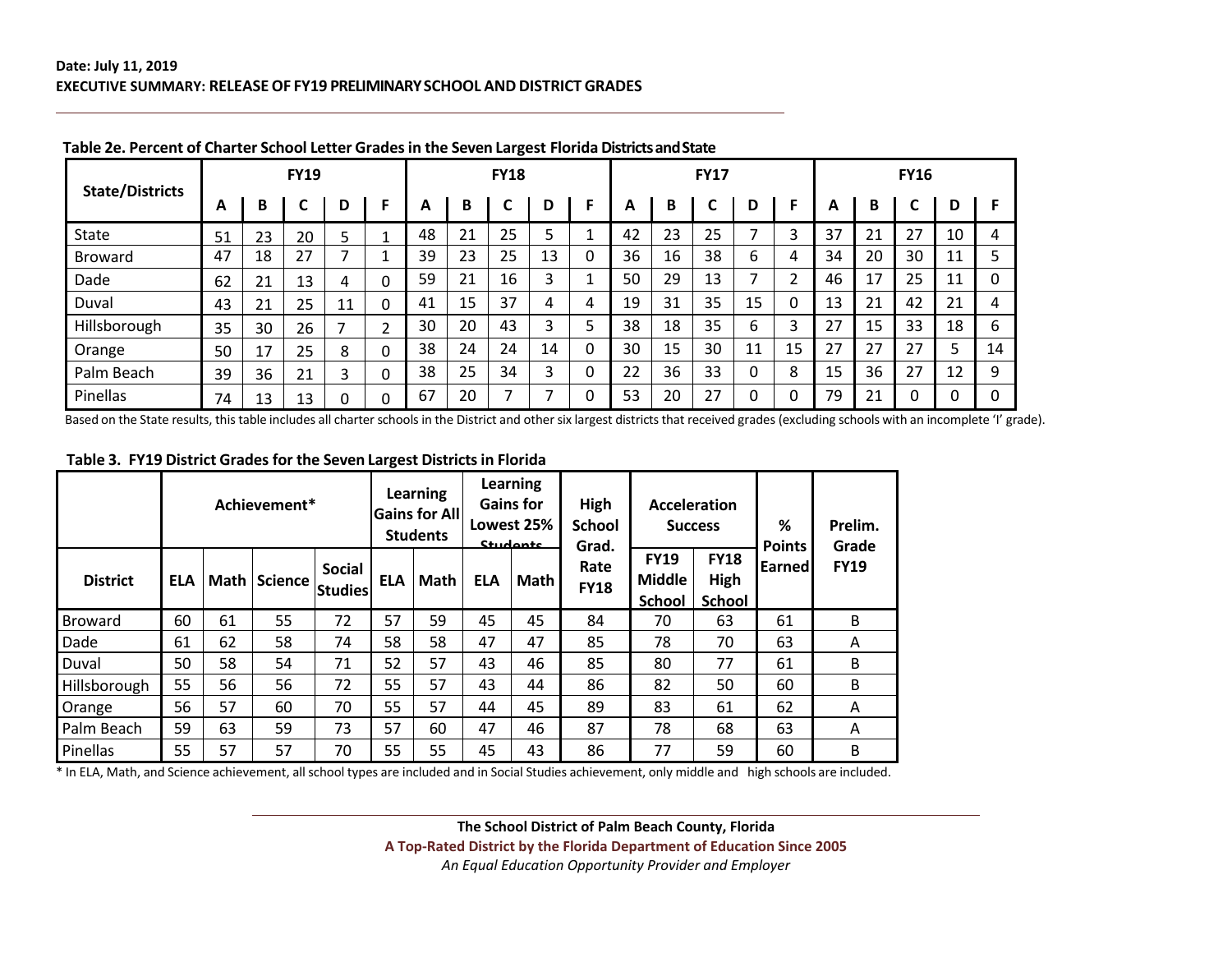#### **Table 4: FY19 School Grades and Component Performance**

|                   |                                       | <b>ELA</b>    |                    |                     | Math          |                    |                     | Science<br>Level | Social<br><b>Studies</b> | <b>MS</b><br>Accel. | Grad.<br>Rate | <b>HS</b><br>Accel. | Total<br>Points | $\frac{0}{0}$<br>Points | Grade<br>2019  | Grade<br>2018 | Charter<br>School |
|-------------------|---------------------------------------|---------------|--------------------|---------------------|---------------|--------------------|---------------------|------------------|--------------------------|---------------------|---------------|---------------------|-----------------|-------------------------|----------------|---------------|-------------------|
| <b>Type</b>       | <b>School Name</b>                    | Level<br>$3+$ | Learnin<br>g Gains | Low<br>25%<br>Gains | Level<br>$3+$ | Learnin<br>g Gains | Low<br>25%<br>Gains | $3+$             | Level<br>$3+$            |                     | 2018          | 2018                | Earned          | Earned                  |                |               |                   |
| $\overline{0}$    | District Grade                        | 59            | 57                 | 47                  | 63            | 60                 | 46                  | 59               | 73                       | 78                  | 87            | 68                  | 697             | 63                      | $\mathbf{A}$   | $\mathbf{A}$  | <b>NA</b>         |
| EL                | ACREAGE PINES ELEMENTARY SCHOOL       | 67            | 57                 | 39                  | 72            | 66                 | 31                  | 62               |                          |                     |               |                     | 394             | 56                      | $\mathbf{B}$   | B             | NO.               |
| EL                | ADDISON MIZNER ELEMENTARY SCHOOL      | 81            | 76                 | 67                  | 87            | 73                 | 72                  | 77               |                          |                     |               |                     | 533             | 76                      | $\mathbf{A}$   | $\mathbf{A}$  | NO.               |
| EL                | ALLAMANDA ELEMENTARY SCHOOL           | 71            | 68                 | 56                  | 73            | 65                 | 44                  | 55               |                          |                     |               |                     | 432             | 62                      | $\mathbf{A}$   | $\mathbf{A}$  | NO.               |
| EL                | BANYAN CREEK ELEMENTARY SCHOOL        | 71            | 73                 | 56                  | 78            | 74                 | 68                  | 53               |                          |                     |               |                     | 473             | 68                      | $\mathbf{A}$   | $\mathbf{A}$  | NO.               |
| EL                | BARTON ELEMENTARY SCHOOL              | 33            | 51                 | 54                  | 48            | 62                 | 53                  | 36               |                          |                     |               |                     | 337             | 48                      | $\mathbf{C}$   | $\mathbf{C}$  | NO.               |
| EL                | BEACON COVE INTERMEDIATE SCHOOL       | 86            | 72                 | 67                  | 91            | 86                 | 88                  | 83               |                          |                     |               |                     | 573             | 82                      | $\mathbf{A}$   | $\mathbf{A}$  | NO                |
| $\mathop{\rm EL}$ | BELLE GLADE ELEMENTARY SCHOOL         | 27            | 61                 | 63                  | 41            | 68                 | 62                  | 26               |                          |                     |               |                     | 348             | 50                      | $\mathbf{C}$   | D             | NO.               |
| EL                | BELVEDERE ELEMENTARY SCHOOL           | 50            | 51                 | 30                  | 57            | 47                 | 33                  | 40               |                          |                     |               |                     | 308             | 44                      | $\mathbf C$    | B             | NO.               |
| EL                | BENOIST FARMS ELEMENTARY SCHOOL       | 45            | 54                 | 35                  | 52            | 64                 | 60                  | 41               |                          |                     |               |                     | 351             | 50                      | $\mathbf C$    | $\mathbf C$   | NO.               |
| EL                | BERKSHIRE ELEMENTARY SCHOOL           | 55            | 61                 | 51                  | 67            | 66                 | 53                  | 38               |                          |                     |               |                     | 391             | 56                      | $\mathbf{B}$   | B             | NO.               |
| EL                | BINKS FOREST ELEMENTARY SCHOOL        | 88            | 78                 | 78                  | 94            | 84                 | 86                  | 82               |                          |                     |               |                     | 590             | 84                      | $\mathbf{A}$   | $\mathbf{A}$  | NO.               |
| EL                | <b>BOCA RATON ELEMENTARY SCHOOL</b>   | 53            | 70                 | 65                  | 69            | 68                 | 50                  | 58               |                          |                     |               |                     | 433             | 62                      | $\mathbf{A}$   | B             | NO.               |
| EL                | CALUSA ELEMENTARY SCHOOL              | 84            | 80                 | 77                  | 88            | 77                 | 72                  | 79               |                          |                     |               |                     | 557             | 80                      | $\mathbf{A}$   | $\mathbf{A}$  | NO.               |
| $\mathop{\rm EL}$ | CHOLEE LAKE ELEMENTARY SCHOOL         | 47            | 60                 | 52                  | 59            | 58                 | 40                  | 33               |                          |                     |               |                     | 349             | 50                      | $\mathcal{C}$  | $\mathbf{C}$  | NO.               |
| EL                | CITRUS COVE ELEMENTARY SCHOOL         | 63            | 61                 | 51                  | 65            | 67                 | 53                  | 55               |                          |                     |               |                     | 415             | 59                      | $\overline{B}$ | B             | NO.               |
| EL                | CLIFFORD O TAYLOR/KIRKLANE ELEMENTARY | 44            | 58                 | 58                  | 55            | 60                 | 61                  | 43               |                          |                     |               |                     | 379             | 54                      | $\mathbf{B}$   | $\mathbf{C}$  | NO.               |
| EL                | CORAL REEF ELEMENTARY SCHOOL          | 78            | 75                 | 60                  | 81            | 72                 | 63                  | 65               |                          |                     |               |                     | 494             | 71                      | $\mathbf{A}$   | $\mathbf{A}$  | NO.               |
| EL                | CORAL SUNSET ELEMENTARY SCHOOL        | 64            | 77                 | 71                  | 76            | 81                 | 75                  | 61               |                          |                     |               |                     | 505             | 72                      | $\mathbf{A}$   | B             | NO.               |
| EL                | CROSSPOINTE ELEMENTARY SCHOOL         | 54            | 64                 | 60                  | 61            | 67                 | 54                  | 40               |                          |                     |               |                     | 400             | 57                      | B              | $\mathbf{C}$  | NO.               |
| EL                | CRYSTAL LAKES ELEMENTARY SCHOOL       | 71            | 71                 | 62                  | 73            | 67                 | 54                  | 65               |                          |                     |               |                     | 463             | 66                      | $\mathbf{A}$   | A             | NO.               |
| EL                | CYPRESS TRAILS ELEMENTARY SCHOOL      | 64            | 70                 | 73                  | 74            | 63                 | 56                  | 55               |                          |                     |               |                     | 455             | 65                      | $\mathbf{A}$   | $\mathbf{A}$  | NO.               |
| EL                | DEL PRADO ELEMENTARY SCHOOL           | 84            | 73                 | 63                  | 86            | 78                 | 68                  | 77               |                          |                     |               |                     | 529             | 76                      | $\mathbf{A}$   | $\mathbf{A}$  | NO.               |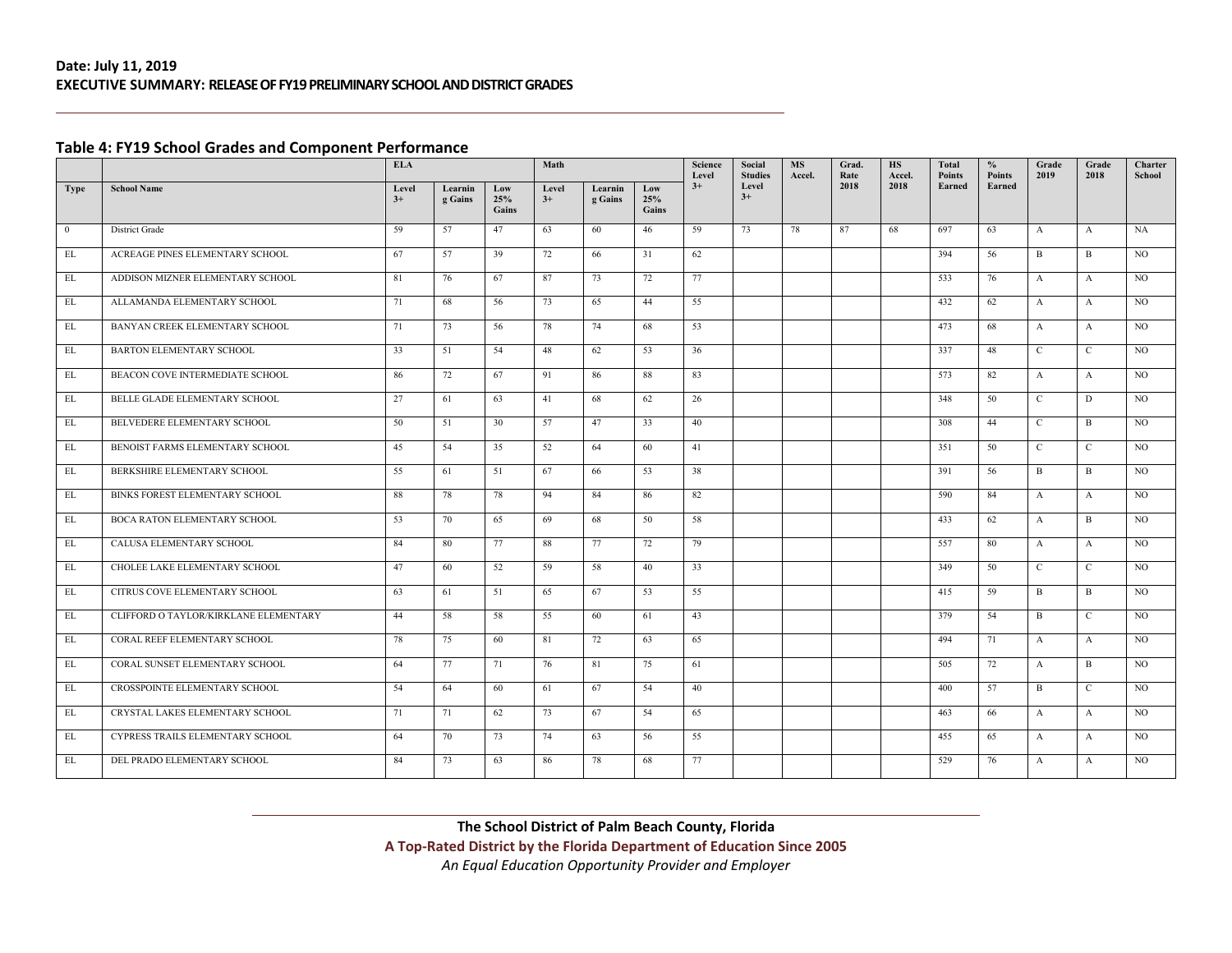|                   |                                        | <b>ELA</b>    |                    |                     | Math          |                    |                     | Science<br>Level | Social<br><b>Studies</b> | <b>MS</b><br>Accel. | Grad.<br>Rate | <b>HS</b><br>Accel. | <b>Total</b><br><b>Points</b> | $\frac{6}{6}$<br><b>Points</b> | Grade<br>2019  | Grade<br>2018 | Charter<br>School |
|-------------------|----------------------------------------|---------------|--------------------|---------------------|---------------|--------------------|---------------------|------------------|--------------------------|---------------------|---------------|---------------------|-------------------------------|--------------------------------|----------------|---------------|-------------------|
| <b>Type</b>       | <b>School Name</b>                     | Level<br>$3+$ | Learnin<br>g Gains | Low<br>25%<br>Gains | Level<br>$3+$ | Learnin<br>g Gains | Low<br>25%<br>Gains | $3+$             | Level<br>$3+$            |                     | 2018          | 2018                | Earned                        | Earned                         |                |               |                   |
| $\overline{0}$    | District Grade                         | 59            | 57                 | 47                  | 63            | 60                 | 46                  | 59               | 73                       | 78                  | 87            | 68                  | 697                           | 63                             | $\mathbf{A}$   | $\mathbf{A}$  | NA                |
| EL                | DIAMOND VIEW ELEMENTARY SCHOOL         | 47            | 61                 | 59                  | 54            | 67                 | 59                  | 53               |                          |                     |               |                     | 400                           | 57                             | B              | $\mathbf{B}$  | NO.               |
| EL                | DISCOVERY KEY ELEMENTARY SCHOOL        | 71            | 64                 | 54                  | 78            | 66                 | 58                  | 60               |                          |                     |               |                     | 451                           | 64                             | $\mathbf{A}$   | $\mathbf{A}$  | NO.               |
| EL                | DR. MARY MCLEOD BETHUNE ELEMENTARY     | 35            | 45                 | 39                  | 51            | 59                 | 59                  | 23               |                          |                     |               |                     | 311                           | 44                             | $\mathcal{C}$  | $\mathbf{C}$  | NO.               |
| EL                | DWIGHT D. EISENHOWER ELEMENTARY SCHOOL | 58            | 63                 | 50                  | 66            | 77                 | 64                  | 57               |                          |                     |               |                     | 435                           | 62                             | $\mathbf{A}$   | $\mathbf{B}$  | NO.               |
| EL                | EGRET LAKE ELEMENTARY SCHOOL           | 43            | 60                 | 56                  | 59            | 73                 | 62                  | 29               |                          |                     |               |                     | 382                           | 55                             | B              | $\mathbf{C}$  | NO.               |
| EL                | ELBRIDGE GALE ELEMENTARY SCHOOL        | 81            | 74                 | 67                  | 83            | 86                 | 83                  | 73               |                          |                     |               |                     | 547                           | 78                             | $\mathbf{A}$   | $\mathbf{A}$  | NO.               |
| EL                | EQUESTRIAN TRAILS ELEMENTARY           | 88            | 77                 | 71                  | 93            | 90                 | 88                  | 79               |                          |                     |               |                     | 586                           | 84                             | $\mathbf{A}$   | $\mathbf{A}$  | NO.               |
| EL                | <b>EVERGLADES ELEMENTARY</b>           | 75            | 68                 | 59                  | 84            | 67                 | 49                  | 63               |                          |                     |               |                     | 465                           | 66                             | $\mathbf{A}$   | $\mathbf{A}$  | NO.               |
| EL                | FOREST HILL ELEMENTARY SCHOOL          | 54            | 58                 | 58                  | 63            | 63                 | 57                  | 53               |                          |                     |               |                     | 406                           | 58                             | $\overline{B}$ | $\mathbf{A}$  | NO.               |
| EL                | FOREST PARK ELEMENTARY SCHOOL          | 55            | 69                 | 70                  | 61            | 65                 | 55                  | 30               |                          |                     |               |                     | 405                           | 58                             | B              | $\mathbf{B}$  | $_{\rm NO}$       |
| $\mathop{\rm EL}$ | FREEDOM SHORES ELEMENTARY SCHOOL       | 55            | 61                 | 59                  | 55            | 58                 | 44                  | 54               |                          |                     |               |                     | 386                           | 55                             | B              | $\mathbf{C}$  | NO.               |
| EL                | FRONTIER ELEMENTARY SCHOOL             | 77            | 76                 | 64                  | 85            | 87                 | 73                  | 82               |                          |                     |               |                     | 544                           | 78                             | $\mathbf{A}$   | $\mathbf{A}$  | NO.               |
| EL                | <b>GALAXY ELEMENTARY SCHOOL</b>        | 47            | 58                 | 52                  | 57            | 61                 | 50                  | 45               |                          |                     |               |                     | 370                           | 53                             | $\mathcal{C}$  | $\mathbf{C}$  | NO.               |
| EL                | <b>GLADE VIEW ELEMENTARY SCHOOL</b>    | 29            | 55                 | 54                  | 28            | 59                 | 46                  | 20               |                          |                     |               |                     | 291                           | 42                             | $\mathbf{C}$   | $\mathbf{F}$  | NO.               |
| EL                | GOLDEN GROVE ELEMENTARY SCHOOL         | 70            | 72                 | 65                  | 81            | 73                 | 58                  | 85               |                          |                     |               |                     | 504                           | 72                             | $\mathbf{A}$   | $\mathbf{A}$  | $_{\rm NO}$       |
| EL                | <b>GOVE ELEMENTARY SCHOOL</b>          | 39            | 51                 | 43                  | 43            | 54                 | 44                  | 38               |                          |                     |               |                     | 312                           | 45                             | $\mathbf{C}$   | $\mathbf{C}$  | NO.               |
| $\mathbf{EL}$     | <b>GRASSY WATERS ELEMENTARY SCHOOL</b> | 57            | 62                 | 55                  | 63            | 67                 | 55                  | 44               |                          |                     |               |                     | 403                           | 58                             | $\overline{B}$ | $\mathbf{C}$  | NO.               |
| EL                | <b>GREENACRES ELEMENTARY SCHOOL</b>    | 48            | 61                 | 55                  | 67            | 65                 | 60                  | 51               |                          |                     |               |                     | 407                           | 58                             | B              | $\mathbf{A}$  | NO.               |
| EL                | <b>GROVE PARK ELEMENTARY SCHOOL</b>    | 39            | 64                 | 66                  | 64            | 77                 | 69                  | 42               |                          |                     |               |                     | 421                           | 60                             | B              | $\mathbf{C}$  | NO.               |
| EL                | H. L. JOHNSON ELEMENTARY SCHOOL        | 71            | 72                 | 59                  | 82            | 77                 | 46                  | 74               |                          |                     |               |                     | 481                           | 69                             | $\mathbf{A}$   | $\mathbf{A}$  | NO.               |
| EL                | HAGEN ROAD ELEMENTARY SCHOOL           | 67            | 61                 | 43                  | 76            | 63                 | 44                  | 54               |                          |                     |               |                     | 408                           | 58                             | B              | B             | NO.               |
| EL                | HAMMOCK POINTE ELEMENTARY SCHOOL       | 73            | 69                 | 61                  | 79            | 68                 | 62                  | 57               |                          |                     |               |                     | 469                           | 67                             | $\mathbf{A}$   | $\mathbf{A}$  | NO.               |
| EL                | HERITAGE ELEMENTARY SCHOOL             | 45            | 60                 | 58                  | 60            | 62                 | 68                  | 36               |                          |                     |               |                     | 389                           | 56                             | B              | B             | NO.               |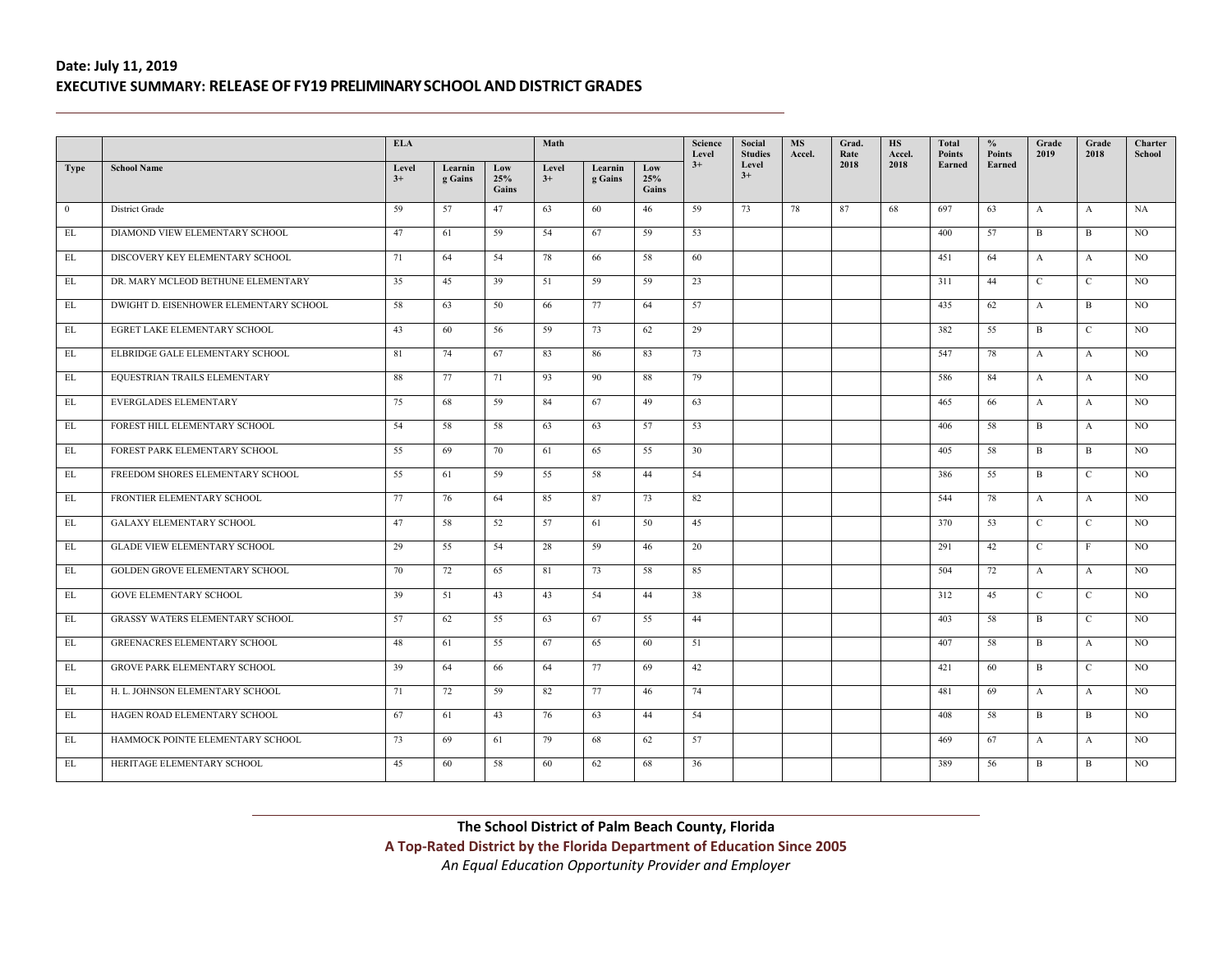|                   |                                         | <b>ELA</b>    |                    |                     | Math          |                    |                     | Science<br>Level | Social<br><b>Studies</b> | <b>MS</b><br>Accel. | Grad.<br>Rate | <b>HS</b><br>Accel. | Total<br>Points | $\frac{6}{6}$<br><b>Points</b> | Grade<br>2019 | Grade<br>2018 | Charter<br>School |
|-------------------|-----------------------------------------|---------------|--------------------|---------------------|---------------|--------------------|---------------------|------------------|--------------------------|---------------------|---------------|---------------------|-----------------|--------------------------------|---------------|---------------|-------------------|
| <b>Type</b>       | <b>School Name</b>                      | Level<br>$3+$ | Learnin<br>g Gains | Low<br>25%<br>Gains | Level<br>$3+$ | Learnin<br>g Gains | Low<br>25%<br>Gains | $3+$             | Level<br>$3+$            |                     | 2018          | 2018                | Earned          | Earned                         |               |               |                   |
| $\overline{0}$    | <b>District Grade</b>                   | 59            | 57                 | 47                  | 63            | 60                 | 46                  | 59               | 73                       | 78                  | 87            | 68                  | 697             | 63                             | $\mathbf{A}$  | A             | NA                |
| EL                | HIGHLAND ELEMENTARY SCHOOL              | 34            | 55                 | 50                  | 57            | 70                 | 65                  | 25               |                          |                     |               |                     | 356             | 51                             | $\mathbf C$   | $\mathbf{C}$  | NO.               |
| EL                | HOPE-CENTENNIAL ELEMENTARY SCHOOL       | 43            | 58                 | 42                  | 54            | 57                 | 37                  | 32               |                          |                     |               |                     | 323             | 46                             | $\mathcal{C}$ | $\mathbf{C}$  | NO.               |
| EL                | INDIAN PINES ELEMENTARY SCHOOL          | 36            | 41                 | 28                  | 43            | 50                 | 41                  | 25               |                          |                     |               |                     | 264             | 38                             | D             | $\mathbf{C}$  | <b>NO</b>         |
| EL                | J. C. MITCHELL ELEMENTARY SCHOOL        | 68            | 64                 | 55                  | 74            | 68                 | 55                  | 61               |                          |                     |               |                     | 445             | 64                             | $\mathbf{A}$  | B             | NO.               |
| $\mathop{\rm EL}$ | JERRY THOMAS ELEMENTARY SCHOOL          | 67            | 65                 | 65                  | 73            | 63                 | 51                  | 64               |                          |                     |               |                     | 448             | 64                             | $\mathbf{A}$  | $\mathbf{A}$  | NO.               |
| EL                | JUPITER ELEMENTARY SCHOOL               | 55            | 66                 | 71                  | 68            | 73                 | 67                  | 50               |                          |                     |               |                     | 450             | 64                             | $\mathbf{A}$  | $\mathbf{C}$  | NO.               |
| EL                | JUPITER FARMS ELEMENTARY SCHOOL         | 83            | 74                 | 57                  | 91            | 79                 | 73                  | 80               |                          |                     |               |                     | 537             | 77                             | $\mathbf{A}$  | $\mathbf{A}$  | NO.               |
| EL                | K. E. CUNNINGHAM/CANAL POINT ELEMENTARY | 44            | 60                 | 69                  | 52            | 70                 | 68                  | 40               |                          |                     |               |                     | 403             | 58                             | B             | $\mathbf{C}$  | NO.               |
| EL                | LAKE PARK ELEMENTARY SCHOOL             | 52            | 67                 | 65                  | 75            | 74                 | 76                  | 35               |                          |                     |               |                     | 444             | 63                             | $\mathbf{A}$  | $\mathbf{B}$  | NO.               |
| EL                | LANTANA ELEMENTARY SCHOOL               | 41            | 53                 | 53                  | 60            | 66                 | 50                  | 42               |                          |                     |               |                     | 365             | 52                             | $\mathbf C$   | $\mathbf C$   | NO.               |
| $\mathbf{EL}$     | LIBERTY PARK ELEMENTARY SCHOOL          | 45            | 57                 | 61                  | 46            | 50                 | 47                  | 28               |                          |                     |               |                     | 334             | 48                             | $\mathbf C$   | $\mathbf{C}$  | NO.               |
| EL                | LIMESTONE CREEK ELEMENTARY SCHOOL       | 82            | 69                 | 57                  | 84            | 68                 | 55                  | 68               |                          |                     |               |                     | 483             | 69                             | $\mathbf{A}$  | $\mathbf{A}$  | NO.               |
| EL                | LINCOLN ELEMENTARY SCHOOL               | 35            | 48                 | 50                  | 68            | 63                 | 44                  | 42               |                          |                     |               |                     | 350             | 50                             | $\mathbf{C}$  | $\mathbf{C}$  | NO.               |
| EL                | LOXAHATCHEE GROVES ELEMENTARY           | 61            | 57                 | 59                  | 79            | 72                 | 67                  | 52               |                          |                     |               |                     | 447             | 64                             | $\mathbf{A}$  | $\mathbf{B}$  | NO.               |
| EL                | MANATEE ELEMENTARY SCHOOL               | 78            | 74                 | 66                  | 80            | 72                 | 58                  | 70               |                          |                     |               |                     | 498             | 71                             | $\mathbf{A}$  | $\mathbf{A}$  | NO.               |
| EL                | MARSH POINTE ELEMENTARY                 | 87            | 69                 | 68                  | 93            | 73                 | 77                  | 71               |                          |                     |               |                     | 538             | 77                             | $\mathbf{A}$  | $\mathbf{A}$  | NO.               |
| EL                | MEADOW PARK ELEMENTARY SCHOOL           | 68            | 65                 | 47                  | 76            | 65                 | 51                  | 60               |                          |                     |               |                     | 432             | 62                             | $\mathbf{A}$  | $\mathbf{A}$  | <b>NO</b>         |
| EL                | MELALEUCA ELEMENTARY SCHOOL             | 49            | 61                 | 61                  | 60            | 58                 | 48                  | 32               |                          |                     |               |                     | 369             | 53                             | $\mathbf{C}$  | B             | NO.               |
| EL                | MORIKAMI PARK ELEMENTARY SCHOOL         | 96            | 85                 | 85                  | 98            | 89                 | 94                  | 88               |                          |                     |               |                     | 635             | 91                             | $\mathbf{A}$  | $\mathbf{A}$  | NO.               |
| $\mathbf{EL}$     | NEW HORIZONS ELEMENTARY SCHOOL          | 67            | 70                 | 57                  | 72            | 83                 | 65                  | 59               |                          |                     |               |                     | 473             | 68                             | $\mathbf{A}$  | $\mathbf{A}$  | NO.               |
| EL                | NORTH GRADE ELEMENTARY SCHOOL           | 57            | 68                 | 58                  | 62            | 63                 | 56                  | 55               |                          |                     |               |                     | 419             | 60                             | B             | $\mathbf{C}$  | NO.               |
| EL                | NORTHBORO ELEMENTARY SCHOOL             | 56            | 68                 | 65                  | 73            | 64                 | 60                  | 52               |                          |                     |               |                     | 438             | 63                             | $\mathbf{A}$  | B             | NO.               |
| EL                | NORTHMORE ELEMENTARY SCHOOL             | 44            | 54                 | 45                  | 60            | 72                 | 61                  | 45               |                          |                     |               |                     | 381             | 54                             | B             | C             | NO.               |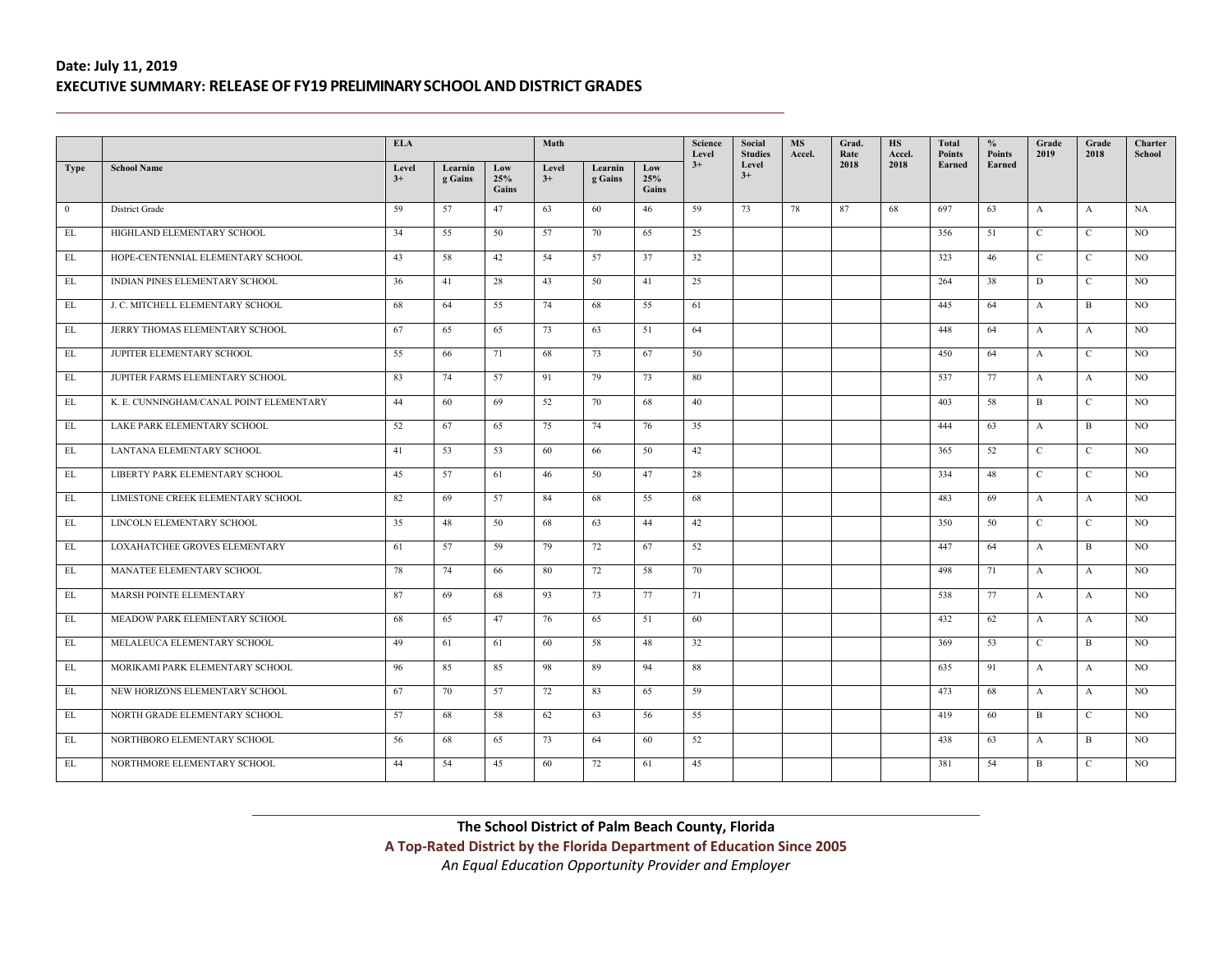|                |                                         | <b>ELA</b>    |                    |                     | Math          |                    |                     | Science<br>Level | Social<br><b>Studies</b> | <b>MS</b><br>Accel. | Grad.<br>Rate | <b>HS</b><br>Accel. | <b>Total</b><br><b>Points</b> | $\frac{6}{6}$<br><b>Points</b> | Grade<br>2019 | Grade<br>2018 | Charter<br>School |
|----------------|-----------------------------------------|---------------|--------------------|---------------------|---------------|--------------------|---------------------|------------------|--------------------------|---------------------|---------------|---------------------|-------------------------------|--------------------------------|---------------|---------------|-------------------|
| <b>Type</b>    | <b>School Name</b>                      | Level<br>$3+$ | Learnin<br>g Gains | Low<br>25%<br>Gains | Level<br>$3+$ | Learnin<br>g Gains | Low<br>25%<br>Gains | $3+$             | Level<br>$3+$            |                     | 2018          | 2018                | Earned                        | Earned                         |               |               |                   |
| $\overline{0}$ | District Grade                          | 59            | 57                 | 47                  | 63            | 60                 | 46                  | 59               | 73                       | 78                  | 87            | 68                  | 697                           | 63                             | $\mathbf{A}$  | $\mathbf{A}$  | NA                |
| EL             | ORCHARD VIEW ELEMENTARY SCHOOL          | 45            | 58                 | 60                  | 59            | 72                 | 62                  | 38               |                          |                     |               |                     | 394                           | 56                             | B             | $\mathbf{B}$  | NO.               |
| EL             | PAHOKEE ELEMENTARY SCHOOL               | 37            | 58                 | 53                  | 48            | 54                 | 43                  | 23               |                          |                     |               |                     | 316                           | 45                             | $\mathcal{C}$ | $\mathcal{C}$ | NO.               |
| EL             | PALM BEACH GARDENS ELEMENTARY SCHOOL    | 72            | 68                 | 59                  | 81            | 71                 | 67                  | 65               |                          |                     |               |                     | 483                           | 69                             | $\mathbf{A}$  | $\mathbf{A}$  | NO.               |
| EL             | PALM BEACH PUBLIC SCHOOL                | 76            | 71                 | 64                  | 84            | 80                 | 71                  | 64               |                          |                     |               |                     | 510                           | 73                             | $\mathbf{A}$  | $\mathbf{A}$  | NO.               |
| EL             | PALM SPRINGS ELEMENTARY SCHOOL          | 38            | 54                 | 46                  | 61            | 68                 | 58                  | 29               |                          |                     |               |                     | 354                           | 51                             | $\mathbf C$   | $\mathbf{C}$  | NO.               |
| EL             | PALMETTO ELEMENTARY SCHOOL              | 48            | 65                 | 58                  | 61            | 60                 | 44                  | 36               |                          |                     |               |                     | 372                           | 53                             | $\mathbf C$   | $\mathbf{C}$  | NO.               |
| EL             | PANTHER RUN ELEMENTARY SCHOOL           | 85            | 72                 | 66                  | 91            | 84                 | 82                  | 72               |                          |                     |               |                     | 552                           | 79                             | $\mathbf{A}$  | $\mathbf{A}$  | NO.               |
| EL             | PIERCE HAMMOCK ELEMENTARY SCHOOL        | 72            | 71                 | 53                  | 74            | 61                 | 50                  | 62               |                          |                     |               |                     | 443                           | 63                             | $\mathbf{A}$  | $\mathbf{A}$  | NO.               |
| EL             | PINE GROVE ELEMENTARY SCHOOL            | 36            | 48                 | 47                  | 51            | 52                 | 53                  | 26               |                          |                     |               |                     | 313                           | 45                             | $\mathcal{C}$ | $\mathbf{C}$  | NO.               |
| EL             | PINE JOG ELEMENTARY SCHOOL              | 59            | 57                 | 58                  | 68            | 58                 | 48                  | 56               |                          |                     |               |                     | 404                           | 58                             | B             | $\mathbf{A}$  | NO.               |
| $\mathbf{EL}$  | PIONEER PARK ELEMENTARY SCHOOL          | 44            | 72                 | 65                  | 51            | 72                 | 56                  | 50               |                          |                     |               |                     | 410                           | 59                             | B             | $\mathbf{C}$  | NO.               |
| EL             | PLEASANT CITY ELEMENTARY SCHOOL         | 41            | 62                 | 64                  | 51            | 74                 | 71                  | 13               |                          |                     |               |                     | 376                           | 54                             | B             | $\mathbf{C}$  | NO.               |
| EL             | PLUMOSA SCHOOL OF THE ARTS              | 55            | 57                 | 54                  | 56            | 55                 | 40                  | 34               |                          |                     |               |                     | 351                           | 50                             | $\mathcal{C}$ | B             | <b>NO</b>         |
| EL             | POINCIANA STEM ELEMENTARY MAGNET SCHOOL | 65            | 67                 | 61                  | 67            | 54                 | 42                  | 61               |                          |                     |               |                     | 417                           | 60                             | $\mathbf{B}$  | $\mathbf{B}$  | NO.               |
| EL             | ROLLING GREEN ELEMENTARY SCHOOL         | 33            | 57                 | 56                  | 40            | 58                 | 60                  | 19               |                          |                     |               |                     | 323                           | 46                             | $\mathbf C$   | D             | $_{\rm NO}$       |
| EL             | ROOSEVELT ELEMENTARY SCHOOL             | 28            | 51                 | 48                  | 52            | 52                 | 63                  | 24               |                          |                     |               |                     | 318                           | 45                             | $\mathbf{C}$  | B             | NO.               |
| $\mathbf{EL}$  | ROSENWALD ELEMENTARY SCHOOL             | 30            | 55                 | 52                  | 58            | 76                 | 50                  | 33               |                          |                     |               |                     | 354                           | 51                             | $\mathcal{C}$ | $\mathbf{C}$  | <b>NO</b>         |
| EL             | ROYAL PALM BEACH ELEMENTARY SCHOOL      | 71            | 60                 | 54                  | 77            | 69                 | 57                  | 63               |                          |                     |               |                     | 451                           | 64                             | $\mathbf{A}$  | $\mathbf{A}$  | NO.               |
| EL             | S. D. SPADY ELEMENTARY SCHOOL           | 58            | 48                 | 29                  | 68            | 54                 | 44                  | 50               |                          |                     |               |                     | 351                           | 50                             | $\mathbf C$   | B             | NO.               |
| EL             | SANDPIPER SHORES ELEMENTARY SCHOOL      | 77            | 73                 | 60                  | 76            | 75                 | 62                  | 66               |                          |                     |               |                     | 489                           | 70                             | $\mathbf{A}$  | $\mathbf{A}$  | NO.               |
| EL             | SEMINOLE TRAILS ELEMENTARY SCHOOL       | 49            | 58                 | 46                  | 57            | 63                 | 48                  | 36               |                          |                     |               |                     | 357                           | 51                             | $\mathbf C$   | $\mathbf{C}$  | NO.               |
| EL             | SOUTH GRADE ELEMENTARY SCHOOL           | 32            | 55                 | 56                  | 52            | 66                 | 59                  | 27               |                          |                     |               |                     | 347                           | 50                             | $\mathbf{C}$  | $\mathbf{C}$  | NO.               |
| EL             | SOUTH OLIVE ELEMENTARY SCHOOL           | 68            | 64                 | 52                  | 70            | 64                 | 52                  | 52               |                          |                     |               |                     | 422                           | 60                             | B             | B             | NO.               |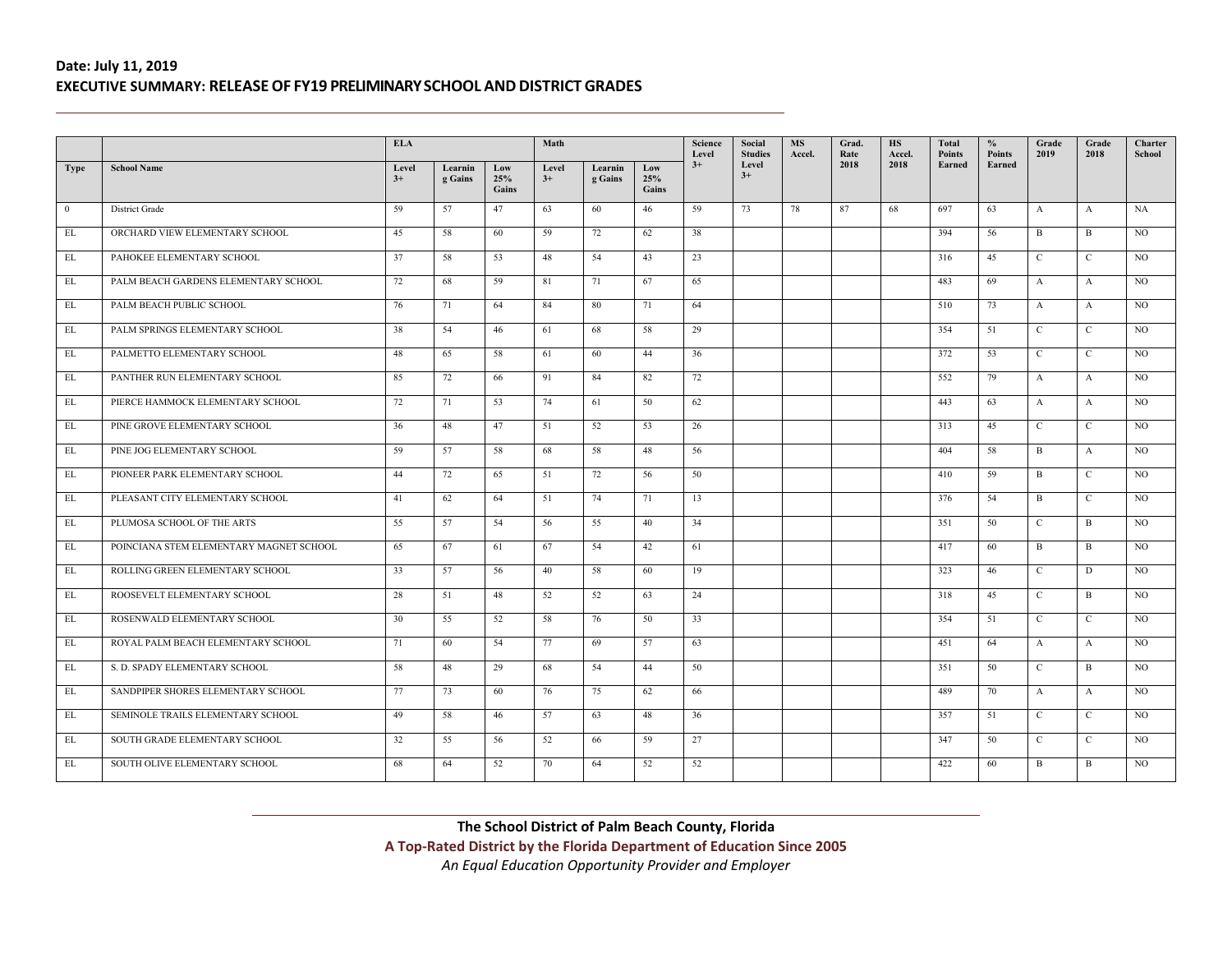|                   |                                      | <b>ELA</b>    |                    |                     | Math          |                    |                     | Science<br>Level | Social<br><b>Studies</b> | <b>MS</b><br>Accel. | Grad.<br>Rate | <b>HS</b><br>Accel. | Total<br>Points | $\frac{0}{0}$<br><b>Points</b> | Grade<br>2019 | Grade<br>2018 | Charter<br>School |
|-------------------|--------------------------------------|---------------|--------------------|---------------------|---------------|--------------------|---------------------|------------------|--------------------------|---------------------|---------------|---------------------|-----------------|--------------------------------|---------------|---------------|-------------------|
| <b>Type</b>       | <b>School Name</b>                   | Level<br>$3+$ | Learnin<br>g Gains | Low<br>25%<br>Gains | Level<br>$3+$ | Learnin<br>g Gains | Low<br>25%<br>Gains | $3+$             | Level<br>$3+$            |                     | 2018          | 2018                | Earned          | Earned                         |               |               |                   |
| $\overline{0}$    | <b>District Grade</b>                | 59            | 57                 | 47                  | 63            | 60                 | 46                  | 59               | 73                       | 78                  | 87            | 68                  | 697             | 63                             | $\mathbf{A}$  | A             | NA                |
| EL                | STARLIGHT COVE ELEMENTARY SCHOOL     | 34            | 43                 | 49                  | 54            | 68                 | 58                  | 32               |                          |                     |               |                     | 338             | 48                             | $\mathbf C$   | $\mathbf{C}$  | NO.               |
| EL                | SUNRISE PARK ELEMENTARY SCHOOL       | 79            | 77                 | 76                  | 86            | 82                 | 76                  | 62               |                          |                     |               |                     | 538             | 77                             | $\mathbf{A}$  | $\mathbf{A}$  | NO.               |
| EL                | SUNSET PALMS ELEMENTARY SCHOOL       | 82            | 69                 | 55                  | 89            | 74                 | 70                  | 78               |                          |                     |               |                     | 517             | 74                             | $\mathbf{A}$  | $\mathbf{A}$  | NO.               |
| EL                | TIMBER TRACE ELEMENTARY SCHOOL       | 78            | 70                 | 61                  | 85            | 79                 | 69                  | 69               |                          |                     |               |                     | 511             | 73                             | $\mathbf{A}$  | $\mathbf{A}$  | NO.               |
| $\mathop{\rm EL}$ | U. B. KINSEY/PALMVIEW ELEMENTARY     | 52            | 53                 | 41                  | 72            | 74                 | 64                  | 43               |                          |                     |               |                     | 399             | 57                             | $\mathbf{B}$  | $\mathbf{B}$  | NO.               |
| EL                | VERDE ELEMENTARY SCHOOL              | 78            | 71                 | 64                  | 86            | 83                 | 69                  | 70               |                          |                     |               |                     | 521             | 74                             | $\mathbf{A}$  | $\mathbf{A}$  | NO.               |
| EL                | WASHINGTON ELEMENTARY MAGNET SCHOOL  | 36            | 38                 | 28                  | 49            | 56                 | 46                  | 30               |                          |                     |               |                     | 283             | 40                             | D             | $\mathbf{C}$  | NO.               |
| EL                | WATERS EDGE ELEMENTARY SCHOOL        | 85            | 67                 | 53                  | 91            | 76                 | 68                  | 74               |                          |                     |               |                     | 514             | 73                             | $\mathbf{A}$  | $\mathbf{A}$  | NO.               |
| EL                | WELLINGTON ELEMENTARY SCHOOL         | 73            | 70                 | 64                  | 80            | 73                 | 68                  | 64               |                          |                     |               |                     | 492             | 70                             | $\mathbf{A}$  | $\mathbf{A}$  | NO.               |
| EL                | WEST GATE ELEMENTARY SCHOOL          | 43            | 50                 | 51                  | 61            | 73                 | 57                  | 30               |                          |                     |               |                     | 365             | 52                             | $\mathbf C$   | $\mathbf{B}$  | NO.               |
| $\mathbf{EL}$     | WEST RIVIERA ELEMENTARY SCHOOL       | 39            | 46                 | 49                  | 59            | 44                 | 35                  | 36               |                          |                     |               |                     | 308             | 44                             | $\mathbf C$   | B             | NO.               |
| EL                | WESTWARD ELEMENTARY SCHOOL           | 43            | 59                 | 60                  | 58            | 68                 | 51                  | 28               |                          |                     |               |                     | 367             | 52                             | $\mathbf C$   | $\mathbf{C}$  | NO.               |
| EL                | WHISPERING PINES ELEMENTARY SCHOOL   | 78            | 74                 | 55                  | 81            | 80                 | 62                  | 72               |                          |                     |               |                     | 502             | 72                             | $\mathbf{A}$  | $\mathbf{A}$  | NO.               |
| EL                | WYNNEBROOK ELEMENTARY SCHOOL         | 72            | 68                 | 63                  | 86            | 75                 | 71                  | 66               |                          |                     |               |                     | 501             | 72                             | $\mathbf{A}$  | $\mathbf{A}$  | NO.               |
| MS                | BAK MIDDLE SCHOOL OF THE ARTS        | 96            | 76                 | 77                  | 95            | 88                 | 77                  | 91               | 97                       | 82                  |               |                     | 779             | 87                             | $\mathbf{A}$  | $\mathbf{A}$  | NO.               |
| MS                | <b>BEAR LAKES MIDDLE SCHOOL</b>      | 33            | 48                 | 45                  | 35            | 46                 | 49                  | 24               | 61                       | 85                  |               |                     | 426             | 47                             | $\mathcal{C}$ | $\mathbf{C}$  | NO.               |
| MS                | BOCA RATON COMMUNITY MIDDLE SCHOOL   | 63            | 55                 | 49                  | 74            | 68                 | 57                  | 62               | 80                       | 82                  |               |                     | 590             | 66                             | $\mathbf{A}$  | $\mathbf{A}$  | NO.               |
| MS                | <b>CARVER MIDDLE SCHOOL</b>          | 45            | 56                 | 52                  | 39            | 53                 | 55                  | 29               | 59                       | 72                  |               |                     | 460             | 51                             | $\mathbf C$   | $\mathbf{C}$  | NO.               |
| MS                | CHRISTA MCAULIFFE MIDDLE SCHOOL      | 72            | 61                 | 52                  | 76            | 68                 | 56                  | 71               | 81                       | 78                  |               |                     | 615             | 68                             | $\mathbf{A}$  | $\mathbf{A}$  | NO.               |
| MS                | CONGRESS COMMUNITY MIDDLE SCHOOL     | 36            | 44                 | 38                  | 35            | 35                 | 34                  | 33               | 50                       | 78                  |               |                     | 383             | 43                             | $\mathbf C$   | $\mathbf{C}$  | NO.               |
| MS                | CONNISTON MIDDLE SCHOOL              | 45            | 45                 | 35                  | 50            | 47                 | 45                  | 39               | 64                       | 81                  |               |                     | 451             | 50                             | $\mathbf{C}$  | B             | NO.               |
| MS                | CRESTWOOD COMMUNITY MIDDLE           | 53            | 48                 | 36                  | 64            | 58                 | 40                  | 46               | 69                       | 75                  |               |                     | 489             | 54                             | B             | B             | NO.               |
| MS                | DON ESTRIDGE HIGH TECH MIDDLE SCHOOL | 86            | 67                 | 67                  | 92            | 84                 | 74                  | 89               | 97                       | 84                  |               |                     | 740             | 82                             | $\mathbf{A}$  | $\mathbf{A}$  | NO.               |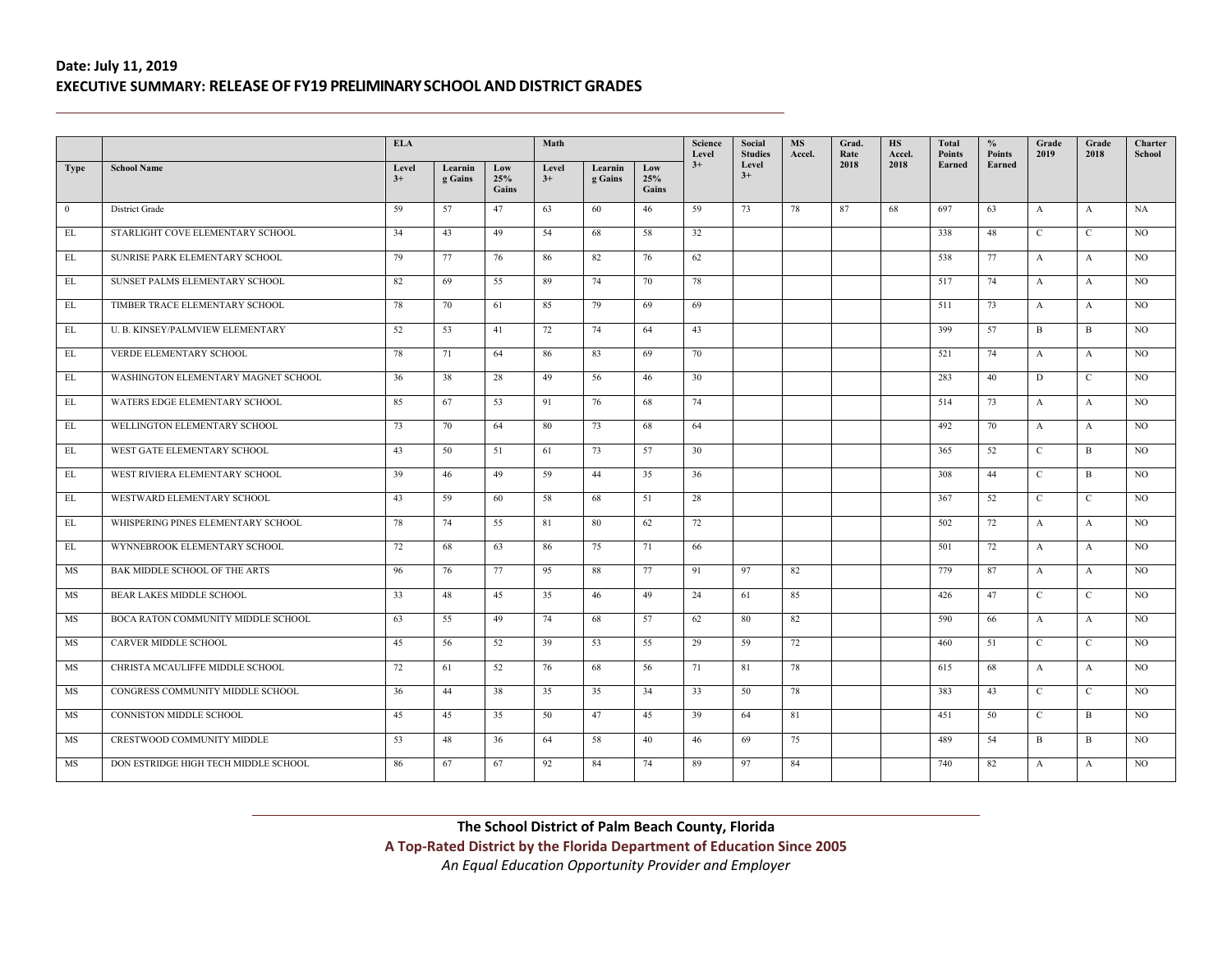|                |                                      | <b>ELA</b>    |                    |                     | Math          |                    |                     | Science<br>Level | Social<br><b>Studies</b> | <b>MS</b><br>Accel. | Grad.<br>Rate | <b>HS</b><br>Accel. | Total<br>Points | $\frac{0}{0}$<br><b>Points</b> | Grade<br>2019 | Grade<br>2018 | Charter<br>School |
|----------------|--------------------------------------|---------------|--------------------|---------------------|---------------|--------------------|---------------------|------------------|--------------------------|---------------------|---------------|---------------------|-----------------|--------------------------------|---------------|---------------|-------------------|
| <b>Type</b>    | <b>School Name</b>                   | Level<br>$3+$ | Learnin<br>g Gains | Low<br>25%<br>Gains | Level<br>$3+$ | Learnin<br>g Gains | Low<br>25%<br>Gains | $3+$             | Level<br>$3+$            |                     | 2018          | 2018                | Earned          | Earned                         |               |               |                   |
| $\overline{0}$ | District Grade                       | 59            | 57                 | 47                  | 63            | 60                 | 46                  | 59               | 73                       | 78                  | 87            | 68                  | 697             | 63                             | $\mathbf{A}$  | A             | NA                |
| MS             | EAGLES LANDING MIDDLE SCHOOL         | 75            | 63                 | 54                  | 80            | 75                 | 64                  | 70               | 82                       | 70                  |               |                     | 633             | 70                             | $\mathbf{A}$  | $\mathbf{A}$  | NO.               |
| MS             | EMERALD COVE MIDDLE SCHOOL           | 68            | 59                 | 44                  | 74            | 64                 | 59                  | 64               | 86                       | 71                  |               |                     | 589             | 65                             | $\mathbf{A}$  | A             | NO.               |
| MS             | HOWELL L. WATKINS MIDDLE SCHOOL      | 38            | 48                 | 40                  | 38            | 39                 | 36                  | 32               | 52                       | 79                  |               |                     | 402             | 45                             | $\mathbf C$   | $\mathbf C$   | NO                |
| MS             | INDEPENDENCE MIDDLE SCHOOL           | 73            | 56                 | 48                  | 83            | 72                 | 57                  | 73               | 87                       | 89                  |               |                     | 638             | 71                             | $\mathbf{A}$  | $\mathbf{A}$  | NO.               |
| MS             | <b>JEAGA MIDDLE SCHOOL</b>           | 36            | 47                 | 43                  | 36            | 40                 | 40                  | 30               | 66                       | 70                  |               |                     | 408             | 45                             | $\mathbf C$   | $\mathbf{C}$  | NO.               |
| MS             | JOHN F. KENNEDY MIDDLE SCHOOL        | 25            | 39                 | 45                  | 27            | 31                 | 35                  | 11               | 60                       | 87                  |               |                     | 360             | 40                             | D             | $\mathbf{C}$  | NO.               |
| MS             | JUPITER MIDDLE SCHOOL                | 65            | 58                 | 44                  | 74            | 68                 | 54                  | 72               | 81                       | 75                  |               |                     | 591             | 66                             | $\mathbf{A}$  | $\mathbf{A}$  | NO.               |
| MS             | L C SWAIN MIDDLE SCHOOL              | 40            | 51                 | 47                  | 48            | 54                 | 51                  | 35               | 56                       | 84                  |               |                     | 466             | 52                             | $\mathbf C$   | $\mathbf{C}$  | NO.               |
| MS             | LAKE SHORE MIDDLE SCHOOL             | 34            | 54                 | 50                  | 37            | 55                 | 50                  | 34               | 53                       | 68                  |               |                     | 435             | 48                             | $\mathbf C$   | D             | NO.               |
| MS             | LAKE WORTH COMMUNITY MIDDLE          | 35            | 51                 | 40                  | 38            | 50                 | 48                  | 30               | 54                       | 84                  |               |                     | 430             | 48                             | $\mathbf C$   | $\mathbf{C}$  | NO.               |
| MS             | LANTANA MIDDLE SCHOOL                | 46            | 59                 | 53                  | 47            | 50                 | 46                  | 44               | 68                       | 80                  |               |                     | 493             | 55                             | B             | B             | NO.               |
| MS             | LOGGERS' RUN COMMUNITY MIDDLE SCHOOL | 74            | 65                 | 58                  | 79            | 72                 | 56                  | 73               | 88                       | 74                  |               |                     | 639             | 71                             | $\mathbf{A}$  | $\mathbf{A}$  | <b>NO</b>         |
| MS             | OKEEHEELEE MIDDLE SCHOOL             | 47            | 51                 | 39                  | 53            | 52                 | 41                  | 32               | 64                       | 76                  |               |                     | 455             | 51                             | $\mathcal{C}$ | $\mathbf{C}$  | NO.               |
| MS             | OMNI MIDDLE SCHOOL                   | 73            | 65                 | 53                  | 82            | 79                 | 64                  | 67               | 84                       | 78                  |               |                     | 645             | 72                             | $\mathbf{A}$  | $\mathbf{A}$  | NO.               |
| MS             | OSCEOLA CREEK MIDDLE SCHOOL          | 66            | 55                 | 49                  | 76            | 62                 | 51                  | 71               | 94                       | 78                  |               |                     | 602             | 67                             | $\mathbf{A}$  | $\mathbf{A}$  | NO.               |
| MS             | PALM SPRINGS MIDDLE SCHOOL           | 47            | 52                 | 44                  | 51            | 47                 | 49                  | 48               | 68                       | 81                  |               |                     | 487             | 54                             | B             | $\mathbf{B}$  | NO.               |
| MS             | POLO PARK MIDDLE SCHOOL              | 74            | 59                 | 48                  | 79            | 70                 | 55                  | 63               | 90                       | 72                  |               |                     | 610             | 68                             | $\mathbf{A}$  | $\mathbf{A}$  | NO.               |
| MS             | ROOSEVELT MIDDLE SCHOOL              | 44            | 50                 | 41                  | 55            | 55                 | 48                  | 31               | 56                       | 81                  |               |                     | 461             | 51                             | $\mathcal{C}$ | $\mathbf{C}$  | NO.               |
| MS             | <b>TRADEWINDS MIDDLE SCHOOL</b>      | 43            | 50                 | 45                  | 49            | 53                 | 45                  | 39               | 58                       | 85                  |               |                     | 467             | 52                             | $\mathbf C$   | $\mathbf{B}$  | $_{\rm NO}$       |
| MS             | WATSON B. DUNCAN MIDDLE SCHOOL       | 66            | 60                 | 48                  | 69            | 61                 | 46                  | 66               | 83                       | 91                  |               |                     | 590             | 66                             | $\mathbf{A}$  | $\mathbf{A}$  | NO.               |
| MS             | WELLINGTON LANDINGS MIDDLE           | 77            | 62                 | 52                  | 83            | 75                 | 67                  | 78               | 94                       | 81                  |               |                     | 669             | 74                             | $\mathbf{A}$  | $\mathbf{A}$  | NO.               |
| MS             | WESTERN PINES COMMUNITY MIDDLE       | 70            | 60                 | 52                  | 79            | 71                 | 56                  | 72               | 91                       | 81                  |               |                     | 632             | 70                             | $\mathbf{A}$  | A             | NO                |
| MS             | WOODLANDS MIDDLE SCHOOL              | 62            | 58                 | 47                  | 70            | 59                 | 47                  | 62               | 80                       | 91                  |               |                     | 576             | 64                             | $\mathbf{A}$  | $\mathbf{A}$  | NO.               |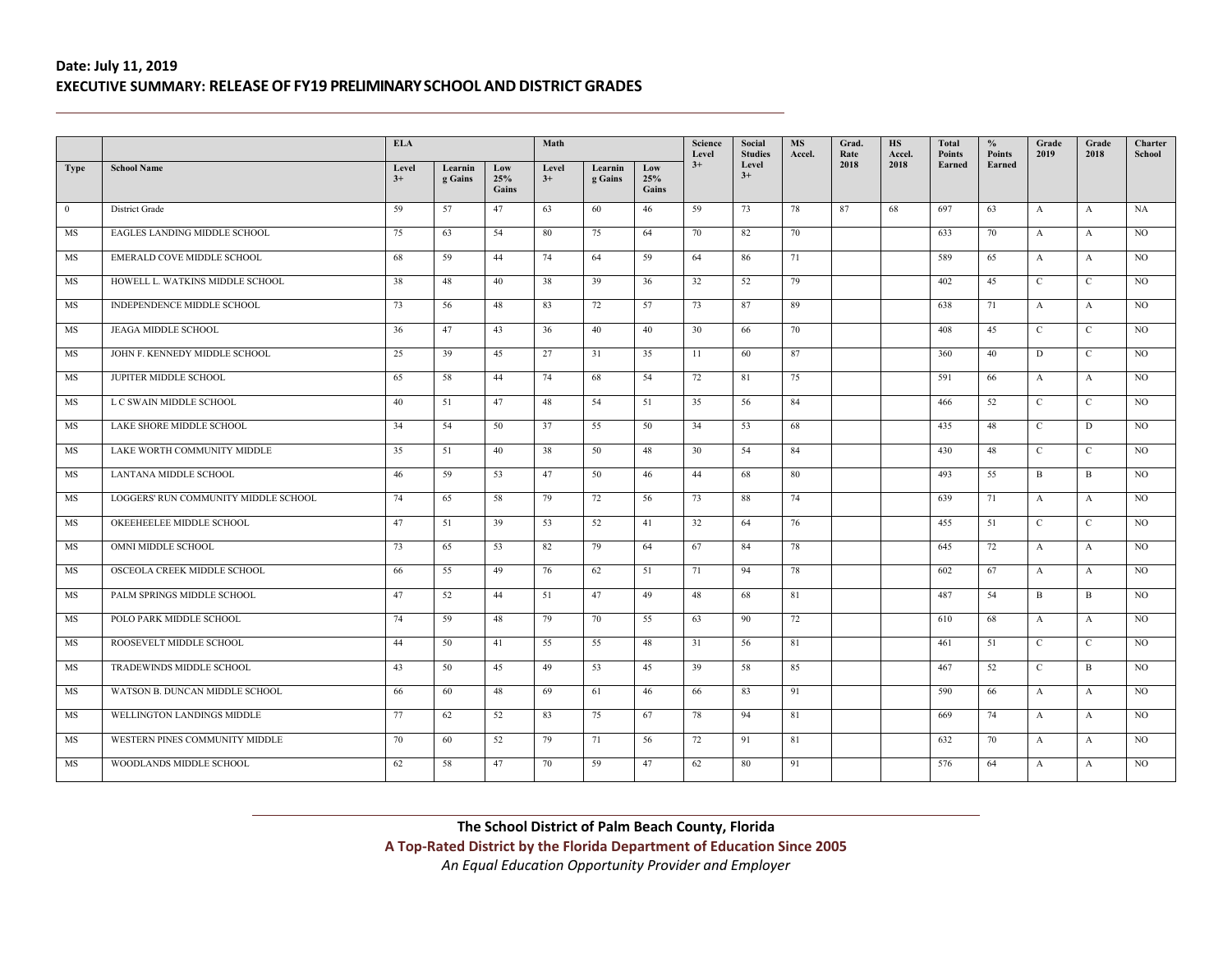|                |                                                | <b>ELA</b>    |                    |                     | Math          |                    |                     | Science<br>Level | Social<br><b>Studies</b> | <b>MS</b><br>Accel. | Grad.<br>Rate | <b>HS</b><br>Accel. | Total<br>Points | $\%$<br><b>Points</b> | Grade<br>2019 | Grade<br>2018 | Charter<br>School |
|----------------|------------------------------------------------|---------------|--------------------|---------------------|---------------|--------------------|---------------------|------------------|--------------------------|---------------------|---------------|---------------------|-----------------|-----------------------|---------------|---------------|-------------------|
| <b>Type</b>    | <b>School Name</b>                             | Level<br>$3+$ | Learnin<br>g Gains | Low<br>25%<br>Gains | Level<br>$3+$ | Learnin<br>g Gains | Low<br>25%<br>Gains | $3+$             | Level<br>$3+$            |                     | 2018          | 2018                | Earned          | Earned                |               |               |                   |
| $\overline{0}$ | District Grade                                 | 59            | 57                 | 47                  | 63            | 60                 | 46                  | 59               | 73                       | 78                  | 87            | 68                  | 697             | 63                    | $\mathbf{A}$  | A             | <b>NA</b>         |
| $_{\rm HS}$    | ALEXANDER W DREYFOOS JUNIOR SCHOOL OF THE ARTS | 95            | 75                 | 68                  | 92            | 60                 | 78                  | 97               | 96                       |                     | 100           | 88                  | 849             | 85                    | $\mathbf{A}$  | $\mathbf{A}$  | $_{\rm NO}$       |
| HS             | ATLANTIC HIGH SCHOOL                           | 56            | 46                 | 29                  | 41            | 36                 | 35                  | 64               | 64                       |                     | 96            | 56                  | 523             | 52                    | $\mathbf{C}$  | B             | NO                |
| HS             | BOCA RATON COMMUNITY HIGH SCHOOL               | 71            | 59                 | 52                  | 82            | 51                 | 58                  | 84               | 80                       |                     | 93            | 81                  | 711             | 71                    | $\mathbf{A}$  | $\mathbf{A}$  | NO.               |
| HS             | BOYNTON BEACH COMMUNITY HIGH                   | 34            | 44                 | 41                  | 24            | 31                 | 42                  | 60               | 65                       |                     | 86            | 70                  | 497             | 50                    | $\mathcal{C}$ | $\mathbf{C}$  | NO.               |
| HS             | FOREST HILL COMMUNITY HIGH SCHOOL              | 44            | 45                 | 37                  | 47            | 41                 | 29                  | 54               | 63                       |                     | 90            | 56                  | 506             | 51                    | $\mathbf C$   | $\mathbf{C}$  | NO.               |
| HS             | <b>GLADES CENTRAL HIGH SCHOOL</b>              | 22            | 36                 | 42                  | 28            | 37                 | 39                  | 56               | 70                       |                     | 87            | 62                  | 479             | 48                    | $\mathbf{C}$  | $\mathbf{C}$  | NO.               |
| HS             | JOHN I. LEONARD HIGH SCHOOL                    | 40            | 44                 | 36                  | 40            | 49                 | 47                  | 73               | 69                       |                     | 93            | 55                  | 546             | 55                    | B             | B             | NO.               |
| HS             | <b>JUPITER HIGH SCHOOL</b>                     | 73            | 61                 | 47                  | 73            | 60                 | 50                  | 83               | 82                       |                     | 95            | 83                  | 707             | 71                    | $\mathbf{A}$  | $\mathbf{A}$  | NO.               |
| <b>HS</b>      | LAKE WORTH HIGH SCHOOL                         | 34            | 42                 | 37                  | 34            | 38                 | 32                  | 52               | 46                       |                     | 84            | 60                  | 459             | 46                    | $\mathcal{C}$ | $\mathbf{C}$  | NO.               |
| HS             | OLYMPIC HEIGHTS COMMUNITY HIGH                 | 68            | 56                 | 52                  | 62            | 40                 | 28                  | 77               | 85                       |                     | 99            | 68                  | 635             | 64                    | $\mathbf{A}$  | $\mathbf{A}$  | $_{\rm NO}$       |
| HS             | PALM BEACH CENTRAL HIGH SCHOOL                 | 63            | 52                 | 42                  | 59            | 50                 | 48                  | 79               | 78                       |                     | 95            | 66                  | 632             | 63                    | $\mathbf{A}$  | $\mathbf{A}$  | NO.               |
| HS             | PALM BEACH GARDENS HIGH SCHOOL                 | 41            | 44                 | 36                  | 32            | 38                 | 33                  | 59               | 56                       |                     | 92            | 51                  | 482             | 48                    | $\mathbf C$   | $\mathbf{C}$  | NO.               |
| HS             | PALM BEACH LAKES HIGH SCHOOL                   | 30            | 39                 | 32                  | 26            | 37                 | 28                  | 43               | 53                       |                     | 87            | 51                  | 426             | 43                    | $\mathbf{C}$  | C             | NO.               |
| HS             | PARK VISTA COMMUNITY HIGH SCHOOL               | 71            | 57                 | 49                  | 70            | 54                 | 43                  | 78               | 78                       |                     | 99            | 78                  | 677             | 68                    | $\mathbf{A}$  | $\mathbf{A}$  | NO.               |
| $_{\rm HS}$    | ROYAL PALM BEACH HIGH SCHOOL                   | 46            | 44                 | 33                  | 46            | 39                 | 36                  | 62               | 59                       |                     | 93            | 79                  | 537             | 54                    | $\mathbf{B}$  | $\mathbf{C}$  | NO.               |
| HS             | SANTALUCES COMMUNITY HIGH                      | 48            | 48                 | 41                  | 45            | 47                 | 46                  | 65               | 70                       |                     | 90            | 66                  | 566             | 57                    | B             | B             | NO.               |
| HS             | SEMINOLE RIDGE COMMUNITY HIGH SCHOOL           | 58            | 49                 | 36                  | 64            | 45                 | 46                  | 79               | 69                       |                     | 90            | 73                  | 609             | 61                    | B             | $\mathbf{B}$  | NO.               |
| HS             | SPANISH RIVER COMMUNITY HIGH SCHOOL            | 77            | 63                 | 53                  | 72            | 48                 | 35                  | 84               | 87                       |                     | 97            | 72                  | 688             | 69                    | $\mathbf{A}$  | $\mathbf{A}$  | NO.               |
| HS             | SUNCOAST COMMUNITY HIGH SCHOOL                 | 90            | 62                 | 59                  | 71            | 42                 | 34                  | 91               | 96                       |                     | 100           | 95                  | 740             | 74                    | $\mathbf{A}$  | $\mathbf{A}$  | $_{\rm NO}$       |
| $_{\rm HS}$    | WELLINGTON HIGH SCHOOL                         | 72            | 52                 | 42                  | 64            | 53                 | 36                  | 86               | 82                       |                     | 94            | 75                  | 656             | 66                    | $\mathbf{A}$  | $\mathbf{A}$  | $_{\rm NO}$       |
| HS             | WEST BOCA RATON HIGH SCHOOL                    | 77            | 60                 | 59                  | 78            | 56                 | 61                  | 86               | 82                       |                     | 96            | 67                  | 722             | 72                    | $\mathbf{A}$  | $\mathbf{A}$  | NO.               |
| HS             | WILLIAM T. DWYER HIGH SCHOOL                   | 59            | 48                 | 35                  | 58            | 51                 | 47                  | 67               | 71                       |                     | 92            | 55                  | 583             | 58                    | B             | B             | NO.               |
| CM             | HIDDEN OAKS ELEMENTARY SCHOOL                  | 53            | 56                 | 51                  | 53            | 49                 | 39                  | 41               | 68                       |                     |               |                     | 410             | 51                    | $\mathbf{C}$  | $\mathbf{C}$  | NO.               |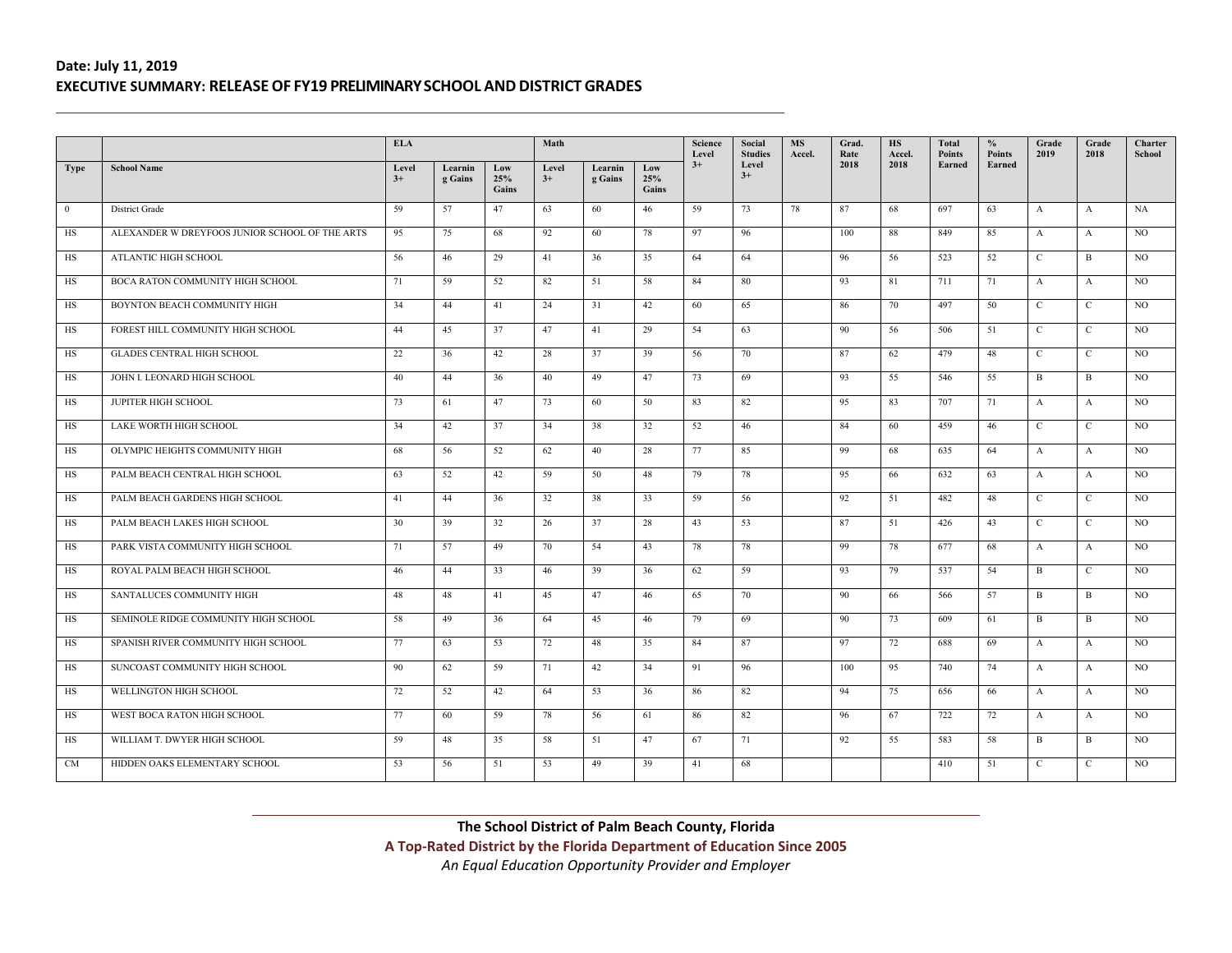|                |                                                                | <b>ELA</b>    |                    |                     | Math          |                    |                     | Science<br>Level | Social<br><b>Studies</b> | <b>MS</b><br>Accel. | Grad.<br>Rate | <b>HS</b><br>Accel. | Total<br><b>Points</b> | $\%$<br><b>Points</b> | Grade<br>2019 | Grade<br>2018 | Charter<br>School |
|----------------|----------------------------------------------------------------|---------------|--------------------|---------------------|---------------|--------------------|---------------------|------------------|--------------------------|---------------------|---------------|---------------------|------------------------|-----------------------|---------------|---------------|-------------------|
| <b>Type</b>    | <b>School Name</b>                                             | Level<br>$3+$ | Learnin<br>g Gains | Low<br>25%<br>Gains | Level<br>$3+$ | Learnin<br>g Gains | Low<br>25%<br>Gains | $3+$             | Level<br>$3+$            |                     | 2018          | 2018                | Earned                 | Earned                |               |               |                   |
| $\overline{0}$ | District Grade                                                 | 59            | 57                 | 47                  | 63            | 60                 | 46                  | 59               | 73                       | 78                  | 87            | 68                  | 697                    | 63                    | $\mathbf{A}$  | $\mathbf{A}$  | <b>NA</b>         |
| <b>CM</b>      | PAHOKEE MIDDLE-SENIOR HIGH                                     | 36            | 48                 | 41                  | 28            | 34                 | 40                  | 39               | 49                       | 54                  | 95            | 53                  | 517                    | 47                    | $\mathbf{C}$  | $\mathbf{C}$  | NO                |
| <b>CM</b>      | PALM BEACH VIRTUAL FRANCHISE                                   | 90            | 71                 |                     | 69            | 44                 |                     | 80               | 91                       |                     | 100           | 57                  | 602                    | 75                    | A             | A             | NO                |
| CM             | THE CONSERVATORY SCHOOL AT NORTH PALM BEACH                    | 70            | 67                 | 66                  | 75            | 76                 | 74                  | 64               | 99                       | 78                  |               |                     | 669                    | 74                    | $\mathbf{A}$  | $\mathbf{A}$  | NO                |
| <b>CM</b>      | VILLAGE ACADEMY ON THE ART & SARA JO KOBACKER<br><b>CAMPUS</b> | 36            | 45                 | 46                  | 35            | 52                 | 50                  | 26               | 58                       | 96                  | 100           | 30                  | 574                    | 52                    | $\mathbf{C}$  | $\mathbf{C}$  | NO                |
| EL             | BEN GAMLA-PALM BEACH                                           | 75            | 67                 | 25                  | 73            | 66                 | 50                  | 60               |                          |                     |               |                     | 416                    | 59                    | $\mathbf{B}$  | $\mathbf{A}$  | <b>YES</b>        |
| EL             | FRANKLIN ACADEMY CHARTER C                                     | 61            | 54                 | 42                  | 54            | 49                 | 31                  | 56               |                          |                     |               |                     | 347                    | 50                    | $\mathcal{C}$ | B             | <b>YES</b>        |
| EL             | MONTESSORI ACADEMYOF EARLY ENRICHMENT, INC                     | 54            | 82                 |                     | 69            | 82                 |                     | 79               |                          |                     |               |                     | 366                    | 73                    | $\mathbf{A}$  | $\mathbf{C}$  | <b>YES</b>        |
| EL             | SOMERSET ACADEMY BOCA EAST                                     | 77            | 58                 | 50                  | 80            | 75                 | 63                  | 57               |                          |                     |               |                     | 460                    | 66                    | $\mathbf{A}$  | $\mathbf{A}$  | <b>YES</b>        |
| EL             | SOMERSET ACADEMY LAKES                                         | 43            | 44                 | 65                  | 57            | 70                 | 70                  | 46               |                          |                     |               |                     | 395                    | 56                    | B             | D             | <b>YES</b>        |
| EL             | UNIVERSITY PREPARATORY ACADEMY PALM BEACH                      | 29            | 50                 | 57                  | 54            | 71                 | 71                  | 19               |                          |                     |               |                     | 351                    | 50                    | $\mathbf{C}$  | $\mathbf{C}$  | <b>YES</b>        |
| MS             | FRANKLIN ACADEMY CHARTER D                                     | 71            | 68                 | 61                  | 78            | 75                 | 76                  | 59               | 89                       | 61                  |               |                     | 638                    | 71                    | $\mathbf{A}$  | $\mathbf{A}$  | <b>YES</b>        |
| MS             | SOMERSET ACADEMY BOCA MIDDLE SCHOOL                            | 79            | 66                 | 86                  | 73            | 67                 | 50                  | 64               | 100                      | 72                  |               |                     | 657                    | 73                    | $\mathbf{A}$  | $\mathbf{A}$  | <b>YES</b>        |
| MS             | SOMERSET ACADEMY CANYONS MIDDLE SCHOOL                         | 67            | 56                 | 51                  | 74            | 67                 | 68                  | 45               | 68                       | 44                  |               |                     | 540                    | 60                    | B             | $\mathbf{A}$  | <b>YES</b>        |
| MS             | SOUTH TECH PREPARATORY ACADEMY                                 | 46            | 51                 | 44                  | 45            | 53                 | 47                  | 34               | 73                       | 67                  |               |                     | 460                    | 51                    | $\mathbf{C}$  | $\mathbf{C}$  | <b>YES</b>        |
| HS             | <b>G-STAR SCHOOL OF THE ARTS</b>                               | 68            | 52                 | 42                  | 52            | 51                 | 46                  | 79               | 90                       |                     | 97            | 49                  | 626                    | 63                    | $\mathbf{A}$  | $\mathbf{A}$  | <b>YES</b>        |
| HS             | INLET GROVE COMMUNITY HIGH SCHOOL                              | 46            | 45                 | 42                  | 54            | 50                 | 45                  | 79               | 86                       |                     | 96            | 97                  | 640                    | 64                    | $\mathbf{A}$  | $\mathbf{A}$  | <b>YES</b>        |
| HS             | PALM BEACH MARITIME ACADEMY HIGH SCHOOL                        | 40            | 54                 | 29                  | 29            | 28                 | 44                  | 84               | 49                       |                     | 76            | 38                  | 471                    | 47                    | $\mathbf{C}$  | $\mathbf{C}$  | <b>YES</b>        |
| HS             | SOMERSET ACADEMY CANYONS HIGH SCHOOL                           | 65            | 53                 | 44                  | 54            | 34                 | 39                  | 74               | 90                       |                     | 99            | 69                  | 621                    | 62                    | $\mathbf{A}$  | B             | <b>YES</b>        |
| HS             | <b>SOUTH TECH ACADEMY</b>                                      | 46            | 49                 | 43                  | 57            | 54                 | 53                  | 77               | 69                       |                     | 98            | 96                  | 642                    | 64                    | $\mathbf{A}$  | $\mathbf{A}$  | <b>YES</b>        |
| CM             | ACADEMY FOR POSITIVE LEARNING                                  | 57            | 59                 | 67                  | 52            | 59                 | 50                  | 42               | 89                       |                     |               |                     | 475                    | 59                    | B             | B             | <b>YES</b>        |
| <b>CM</b>      | BRIDGEPREP ACADEMY OF PALM BEACH                               | 62            | 57                 | 43                  | 68            | 64                 | 48                  | 43               | 85                       |                     |               |                     | 470                    | 59                    | B             | B             | <b>YES</b>        |
| <b>CM</b>      | <b>BRIGHT FUTURES ACADEMY</b>                                  | 35            | 55                 | 48                  | 28            | 50                 | 42                  | 30               | 62                       | 25                  |               |                     | 375                    | 42                    | $\mathbf{C}$  | D             | YES               |
| <b>CM</b>      | FRANKLIN ACADEMY - BOYNTON BEACH                               | 62            | 61                 | 59                  | 67            | 65                 | 56                  | 51               | 77                       | 92                  |               |                     | 590                    | 66                    | $\mathbf{A}$  | B             | <b>YES</b>        |